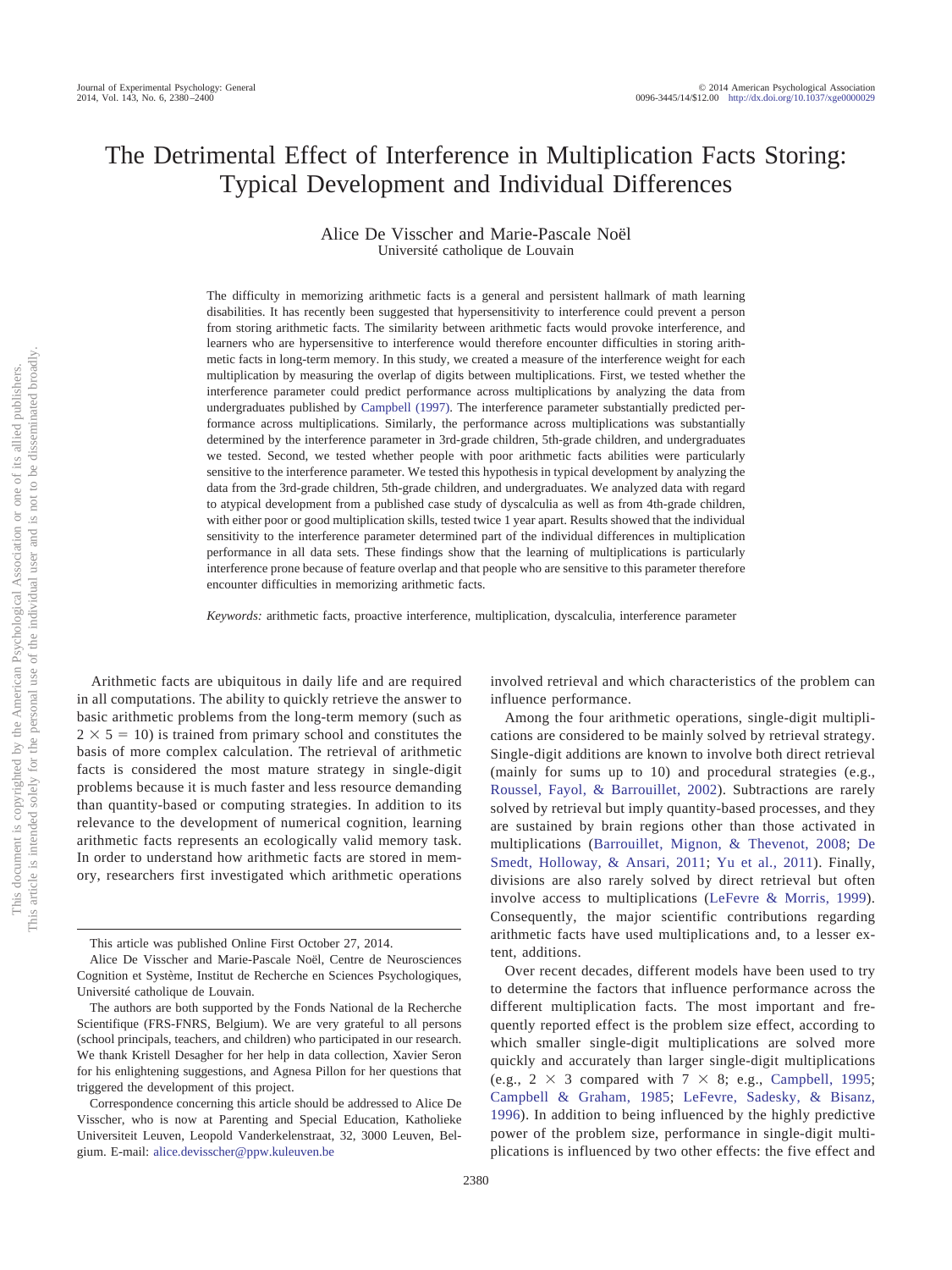the ties effect. Controlling for magnitude, an advantage in performance is observed in the problems including the number five as an operand or including two identical operands (e.g.[,Campbell & Graham, 1985;](#page-15-5) [De Brauwer, Verguts, & Fias,](#page-15-6) [2006\)](#page-15-6).

Theoretical models of arithmetic facts represent problems and answers linked in an interrelated associative network. The problem size effect is attributed to problem-specific differences in the strength of activation between problems and answers. [Ashcraft](#page-15-7) [\(1982,](#page-15-7) [1987\)](#page-15-8) suggested that this variability in associative strength stems from the frequency of usage of each problem, as he showed that smaller calculations are encountered more frequently than larger ones [\(Ashcraft & Christy, 1995\)](#page-15-9). According to the Siegler's distribution of association model [\(Siegler, 1988\)](#page-16-3), problems are associated with the correct answer but also with wrong answers generated by the subject in the past. When most associative strength is concentrated in the correct answer, the problem is represented by a peaked distribution that increases the probability of retrieving the correct answer. Contrariwise, when associative strength is dispersed among several answers, the problem is represented by a flat distribution that decreases the probability of retrieving the answer. The problem size effect resides in the fact that, during learning history, larger problems trigger more errors than smaller problems; hence, distributions for larger problems are flatter than those for smaller problems.

Another explanation for the problem size effect is provided by [Campbell \(1995\).](#page-15-4) According to his modified network interfering theory, the problems activate magnitude representation of the answers. Because the psychophysical scale for magnitude representation is compressed as magnitude increases [\(Dehaene, 1992\)](#page-15-10), the answer magnitude representations of larger number problems are more difficult to discriminate than those of smaller number problems. Due to their bigger similarity in the magnitude code, larger problems create more interference, and that increases the retrieval time.

Although many children create a proper arithmetic facts network during primary school, some of them encounter huge difficulties. More specifically, an arithmetic facts deficit is the hallmark of developmental dyscalculia (math learning disability without intelligence, sensory, or educational deprivation). Children with dyscalculia systematically encounter difficulties in arithmetic facts learning, and this trouble is persistent [\(Geary, Hoard, &](#page-15-11) [Hamson, 1999;](#page-15-11) [Jordan, Hanich, & Kaplan, 2003;](#page-15-12) [Jordan & Mon](#page-15-13)[tani, 1997;](#page-15-13) [Slade & Russel, 1971\)](#page-16-4). Most children with dyscalculia do not show the typical transition from a procedural computing strategy to a retrieval strategy [\(De Smedt et al., 2011;](#page-15-2) [Garnett &](#page-15-14) [Fleischner, 1983;](#page-15-14) [Geary, Brown, & Samaranayake, 1991\)](#page-15-15). Among the different explanatory theories, several studies have suggested that difficulties in arithmetic fact retrieval are due to a central executive impairment [\(Barrouillet & Lépine, 2005;](#page-15-16) [Kaufmann,](#page-15-17) [2002;](#page-15-17) [Noël, Seron, & Trovarelli, 2004;](#page-16-5) [Temple & Sherwood,](#page-16-6) [2002\)](#page-16-6). In particular, it has been suggested that difficulty in arithmetic fact retrieval is the consequence of a deficit in suppressing irrelevant information [\(Barrouillet, Fayol, & Lathuliere, 1997;](#page-15-18) [Censabella & Noël, 2004;](#page-15-19) [Geary, Hoard, & Bailey, 2012;](#page-15-20) [Passol](#page-16-7)[unghi, Cornoldi, & De Liberto, 1999;](#page-16-7) [Passolunghi & Siegel, 2004\)](#page-16-8).

In the same vein, [De Visscher and Noël \(2013\)](#page-15-21) recently reported a case study (DB) of dyscalculia with a circumscribed impairment of arithmetic facts storage. In the context of perfect general cognitive functioning, results revealed that DB had a hypersensitivity to interference in memory. De Visscher and Noël formulated a new hypothesis according to which hypersensitivity to interference in memory prevents the storage of arithmetic facts because they are made of very similar associations (between two operands and the answer) corresponding to various combinations of the digits 0 to 9. Similarity between items to remember has been shown to create interference in memory. For instance, in a complex span test, the encoding weight of an item is determined by its novelty. That is, if this item is similar to previously encoded items, its encoding weight will be smaller than if it was dissimilar to them (serial order in a box model of [Farrel and Lewandowsky, 2002\)](#page-15-22). A way of quantitatively apprehending similarity is to consider the feature overlap between items, which has been suggested to partly account for forgetting in memory tasks (the interference-based forgetting model for feature overlapping of [Nairne, 1990\)](#page-16-9). In a situation where items are very similar and share lots of features, the feature overlap disturbs the storage of the items in working memory due to interference [\(Oberauer & Lange, 2008\)](#page-16-10). Hence, long-lasting interference in long-term memory can result from this similarity interference in working memory (such as in paired-associate learning; e.g., [Hall, 1971\)](#page-15-23). That is, previously learned items will interfere with the new but similar items to remember, making this subsequent learning much arduous than if they were dissimilar to previous learning (proactive interference). Concretely, the recall of an AC list is reduced when preceded by a similar AB list compared to when preceded by a dissimilar DB list [\(Wickelgren, 1979\)](#page-16-11). Learning arithmetic facts that share lots of common features can therefore be considered as a highly interfering memory task [\(Wickelgren, 1979,](#page-16-11) p. 242). Consequently, people with heightened sensitivity to interference in memory would encounter huge difficulties in learning arithmetic facts.

This new hypothesis on the arithmetic fact storage deficit was supported by a case study and has been tested in a larger group of fourth-grade children who were developing their arithmetic facts network [\(De Visscher & Noël, 2014\)](#page-15-24). Twenty-three children with poor arithmetic fluency and 23 control children matched in gender, classroom, and age were submitted to an associative memory task with interfering and noninterfering associations of nonnumerical material. Results corroborated the hypersensitivity-to-interference hypothesis by showing poorer performance in the interfering condition by the children with poor arithmetic fluency compared to control children; the groups did not differ in the noninterfering condition. These studies produced data sustaining the theory that an arithmetic facts deficit could stem from hypersensitivity to interference in memory. However, despite a strong theoretical background, these studies entail some limitations. Both studies reported correlative data and therefore showed indirect relations between the arithmetic facts capacities and sensitivity to interference. Furthermore, these studies make use of the basic premise that arithmetic facts are interfering because of feature overlap, but they did not test this directly.

The similarity-based interference in arithmetic facts has been previously underlined in the network interference model [\(Camp](#page-15-4)[bell, 1995\)](#page-15-4). According to this model, when a problem is presented it will activate the magnitude representation of answers (which explains the problem size effect; see above). In addition to the magnitude code similarities, Campbell's model includes a physical code similarity that creates interference (through operand-related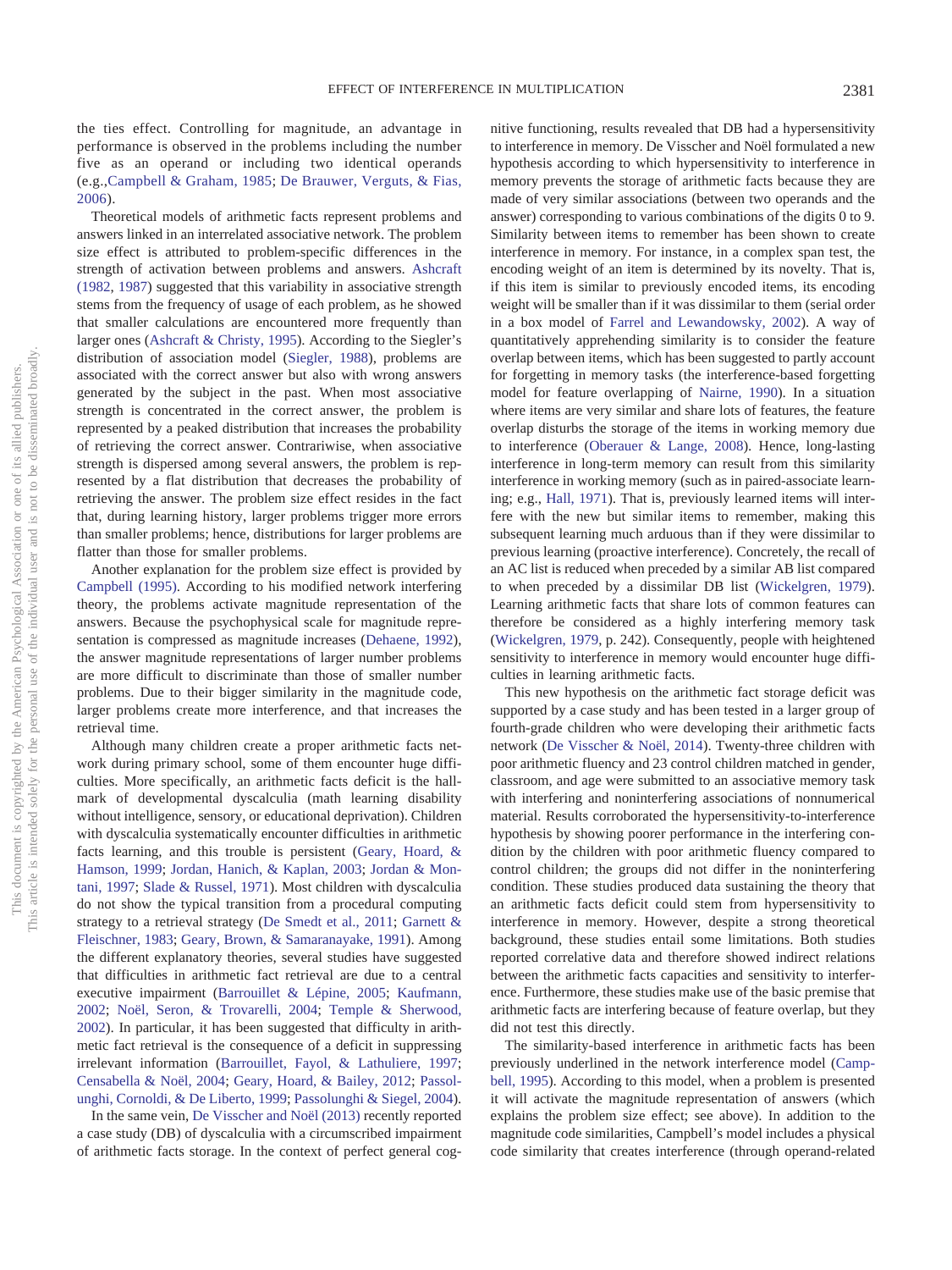problems) and explains the feature errors and the priming effects (see [Campbell, 1987\)](#page-15-25). According to this model, the two operands and the operation sign of a displayed problem will activate other problems according to the feature overlap (of digits and sign). A weight of interference is given according to the type of feature overlap (a weight for each common operand and sign). The problem node activation will depend on the total similarity corresponding to the sum of the feature matching (of operands and sign) and magnitude-similarity values (of answers). Campbell's work shows the effect of interference in retrieval and allows us to predict the types of errors or the problems that interfere with each other. In this article, the idea is to globally determine the level of proactive interference for each multiplication, simply by computing the number of feature overlaps between a problem and the previously learned problems, and test whether this determines its difficulty. The aim in this article is to evaluate the role of interference mechanisms within the typical and atypical learning of arithmetic facts (i.e., in the storage and the retrieval from long-term memory). The hypersensitivity-to-interference hypothesis postulates that arithmetic facts learning is an interference-prone situation, as a result of the feature overlap. According to the interference-based forgetting model for feature overlapping [\(Nairne, 1990;](#page-16-9) [Oberauer](#page-16-10) [& Lange, 2008\)](#page-16-10), the more features items share, the weaker their memory traces will be.

Considering this, we calculated a level of interference for each arithmetical problem. We focused on single-digit multiplication problems because they are known to be mainly solved by retrieval. We considered the interference to be coming from the structure of the problems (different combinations of the basic 10 digits), and we calculated the degree of overlap of each multiplication with the others (taking into account the problem and its answer). Because the hypothesis is about proactive interference, the usual problem learning order was taken into account. The idea being that encoding interference in the learning stage results in long-term associative interference. Analysis of the feature overlap according to the learning order provides us with an interference parameter for the different multiplication problems.

First, we assess the prediction power of the interference parameter over performance across multiplication problems and compare it to that of the problem size effect, a parameter that has been shown to largely explain performance across problems. We evaluate the influence of the interference parameter in published data [\(Campbell, 1997\)](#page-15-0) and, subsequently, through the development of the arithmetic facts network by analyzing the performance in different multiplication problems of third-grade children, fifthgrade children, and adults.

Second, we investigate the individual differences in multiplication and test whether individual sensitivity to the interference parameter of the problem predicts performance in multiplication. In other words, we test whether being sensitive to the feature overlap of the problems determines an individual's performance in multiplication. Another hypothesis could be that the performance is determined by sensitivity to the problem size. One can imagine that when someone has difficulties in multiplication, his or her difficulties will be exacerbated by the problem size. We challenge these two hypotheses in three different sections. First, we test whether individual sensitivity to the interference parameter in multiplication predicts the performance of third-grade children, fifth-grade children, and adults, beyond the sensitivity to the

problem size. Second, we look at the previously published data of the case study DB and test whether she showed higher sensitivity to the interference parameter of multiplication problems than controls did and whether she showed sensitivity beyond the problem size effect. Finally, we challenge this hypothesis from a longitudinal perspective by testing children twice, once in the fourth grade and again 1 year later. This last experiment comprises two other investigations that refine the hypersensitivity-to-interference hypothesis. On the one hand, we investigate whether sensitivity to the interference parameter in multiplication is linked to sensitivity to interference in general, to inhibition capacities and/or to verbal memory capacities. On the other hand, we test whether the hypersensitivity to interference triggers difficulties in the retrieval stage due to a storage deficit or an access deficit.

#### **The Interference Parameter**

In order to test sensitivity to interference directly with arithmetic facts, we created a variable measuring the interference level of each problem. As mentioned, we focused on single-digit multiplication problems because they are known to be mainly solved by retrieval, and if not, to lead to a clear increase in reaction time. The 36 different combinations of operands from 2 to 9 (without the commutative problems) were taken into account. Because [Camp](#page-15-4)[bell \(1995;](#page-15-4) see also [Rickard & Bourne, 1996\)](#page-16-12) showed that commuted pairs are similar in difficulty and because we did not take into account the position of the digits in the problems, we did not differentiate them. Indeed, according to the feature overlap model [\(Oberauer & Lange, 2008\)](#page-16-10), the position value of features does not play a role. The problems with 0, 1, or 10 as an operand were also excluded, as they are probably solved by rule-based strategies (e.g., [Sokol, McCloskey, Cohen, & Aliminosa, 1991\)](#page-16-13).

The aim is to determine the level of proactive interference for each problem based on the feature overlap concept described in interference-based forgetting memory models [\(Nairne, 1990;](#page-16-9) [Oberauer & Lange, 2008\)](#page-16-10). Specifically, the capacity to store and retrieve the product of a multiplication depends on the memory capacity to strongly bind two operands to the right answer. From a memory perspective, all single-digit multiplications are therefore associations composed of common features; namely, the 10 digits. Problems that share lots of features will be more interfering and will be less easily retrieved than problems with rare associations of digits (which are therefore more distinctive problems). We assume that the encoding-related interference in learning accumulates as more problems are added to the long-term representation and results in long-term associative interference. We thus calculated the number of associations a problem shares with the other problems and named this variable the interference parameter. The first parameter we created measured the feature overlap between all problems. Taking a developmental perspective into account and assessing the proactive interference of multiplications, we calculated the feature overlap of a problem with the previously learned problems only. The multiplication tables are usually taught starting with the two times table and working up to the nine times table. We therefore considered this order of learning. Comparing the power of these two parameters on the data of Study 1, the proactive interference parameter turned out to explain more variance than the full interference parameter. Besides, the proactive interference parameter theoretically agreed better with our hypothesis than the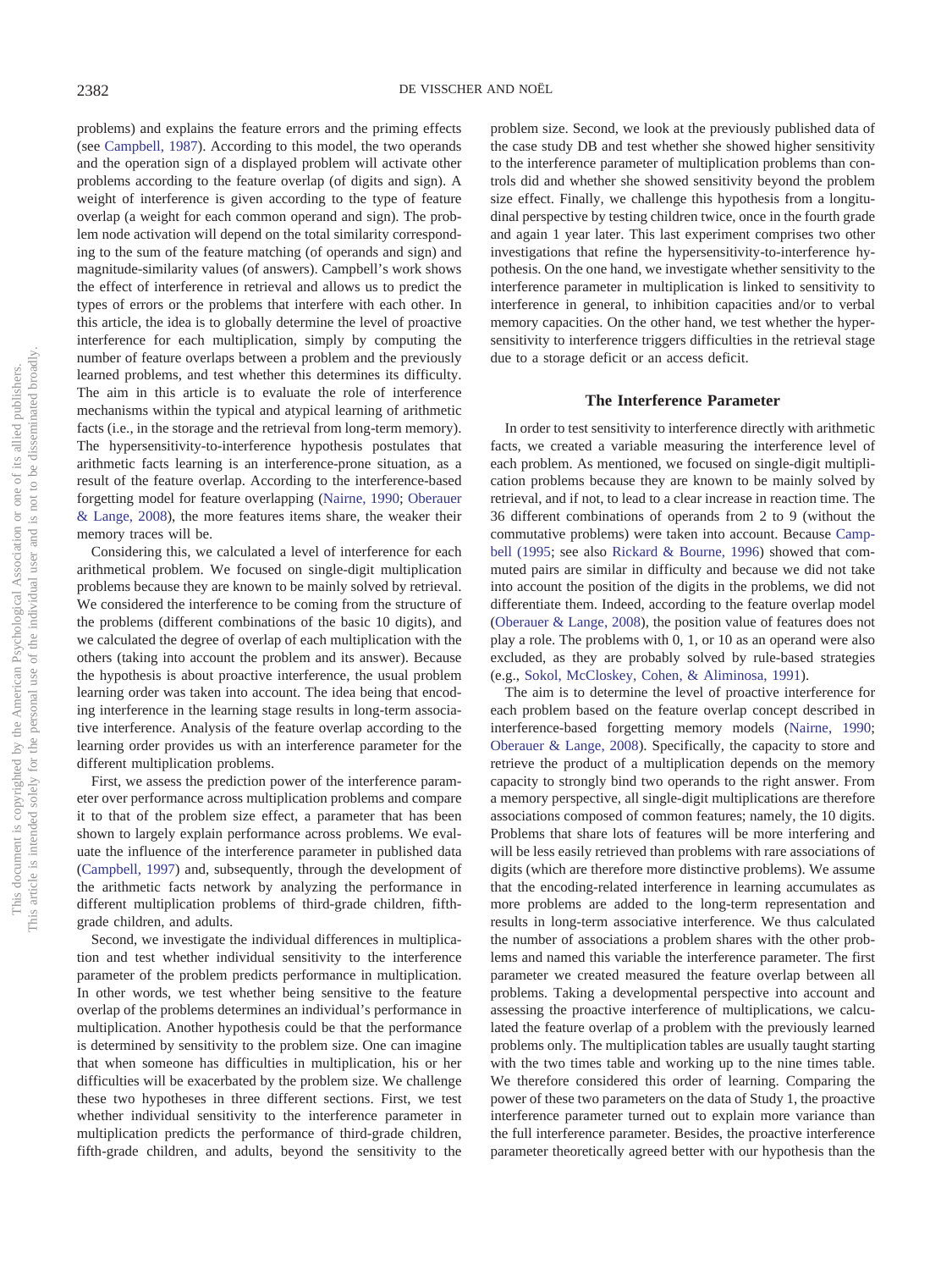full interference parameter did. Only the proactive interference parameter has therefore been used in this article. All measures and factors that were part of the study are reported hereafter.

We calculated the frequency of association of two digits in all problems (considering both operands and product). We did not consider the frequency of one digit, because this amounts to considering the frequency of the answer digits only. Indeed, each operand appears the same number of times in all the problems (8 instances  $\times$  2 operands). So, for this reason and because we consider arithmetic fact learning to be an associative memory task, we calculated the frequency of co-occurrences of digits. The presence of only one digit is unlikely to cue a problem, but the co-occurrence of digits shows a particular association that can be more or less frequent and can trigger the activation of problems. For instance, the occurrence of two 2s is rare in multiplications because only two problems include two 2s:  $2 \times 2 = 4$  and  $2 \times 6 =$ 12. So, these problems appear relatively distinctive compared to others. Contrariwise, the association of 2 and 8 is quite frequent because seven multiplications include them. The first problem we learn with this association (of 2 and 8) is  $2 \times 4 = 8$ . At this point there is no interference with previous problems. Proactive interference progressively increases from encountering  $2 \times 8 = 16$ , then  $2 \times 9 = 18$ , then  $8 \times 3 = 24$ , then  $7 \times 4 = 28$ , then  $4 \times 8 = 18$ 32, and eventually  $8 \times 9 = 72$ . The scoring method for the level of interference follows the principle of one point for each two-digit association shared with a previously learned problem. Consequently, when a problem shares three digits with a previously learned problem (such as  $3 \times 9 = 27$ , which shares three digits with  $3 \times 7 = 21$ ), this overlap will score three points (because the association of three digits amounts to three possible combinations of 2 digits). An example of scoring is illustrated in [Table 1.](#page-3-0) The six combinations of two digits belonging to the problem  $3 \times 9 = 27$ (combination of the digits 2, 3, 7, and 9) are 23, 27, 29, 37, 39, and 79. Considering that children learn the two times table  $(\times 2$  up to 9) and then the three times table  $(\times 3$  up to 9), this problem is the 15th problem encountered. Among the 14 previously learned problems, 7 shared similar associations of digits (see [Table 1\)](#page-3-0). The number of similar digit associations with the previously learned problem represents the level of proactive interference that the current problem receives (9 in [Table 1\)](#page-3-0).

The problems learned in the first place are  $2 \times 2 = 4$  and  $2 \times$  $3 = 6$ . They do not have any interference (level of interference is 0). The first feature overlap is encountered with the third problem

<span id="page-3-0"></span>Table 1 *Example of Scoring the Level of Proactive Interference With the Problem*  $3 \times 9 = 27$ 

|                             |                   | Combination |  |  |       |    |    |
|-----------------------------|-------------------|-------------|--|--|-------|----|----|
| $3 \times 9 = 27$           | Previous problem  | 23 27       |  |  | 29 37 | 39 | 79 |
|                             | $3 \times 2 = 6$  |             |  |  |       |    |    |
|                             | $2 \times 7 = 14$ |             |  |  |       |    |    |
|                             | $9 \times 2 = 18$ |             |  |  |       |    |    |
|                             | $3 \times 3 = 9$  |             |  |  |       |    |    |
|                             | $4 \times 3 = 12$ |             |  |  |       |    |    |
|                             | $3 \times 7 = 21$ | 1           |  |  |       |    |    |
|                             | $8 \times 3 = 24$ |             |  |  |       |    |    |
| Level of interference $= 9$ |                   |             |  |  |       |    |    |

learned ( $2 \times 4 = 8$ ), which shares the digits 2 and 4 with  $2 \times 2 =$ 4. The problems encountered later are not necessarily the most interfering. The problem  $7 \times 7 = 49$ , for instance, is learned 31st but is ranked 16th in the interference weight. Conversely, the problem  $4 \times 8 = 32$  is learned 20th but is the most interfering problem. The result of this computation is presented in [Figure 1.](#page-4-0) All 36 multiplications are ordered according to their interference level, which is represented by a blue (gray) bar.

The aim in this article is to test whether the proactive interference based on the feature overlap of problems is an important factor for the typical and atypical development of an arithmetic facts network, beyond the effects already shown in the literature. Before reporting the analyses based on our data, we tested whether the interference parameter can explain differences of performance across multiplications by analyzing the data published by [Camp](#page-15-0)[bell \(1997\).](#page-15-0) In this paper, Campbell tested 44 undergraduates and reported mean reaction time and number of errors for each multiplication problem (all multiplications including operands from 2 to 9, 64 problems). These data are used to test our interference parameter and compare it with the different effects (ties, five, and size effects) reported in the literature.

#### **Ties and Five Effects**

First, the interference parameter could potentially explain the ties and five effects, because this parameter is based on the co-occurrence of digits. The ties have two identical digits in their digits combination (two identical operands), which is relatively rare among multiplication problems. The problems including the digit five as an operand are the only combinations of digits including the digit five (no answer comprises a five outside the five times table). Hence, these problems are less interfering according to the feature overlap interference based on digits.

We first test whether performance in ties problems and in five problems are similar (excluding the problem  $5 \times 5$ ). The two types of problems showed similar performance, in terms of accuracy,  $t(19)$  < 1, and reaction time,  $t(19) = -1.321$ ,  $p = .202$ . Consequently, these special problems are considered together. Compared to the other problems, these special problems are performed better, in terms of accuracy,  $t(53.789) = 4.770$ ,  $p < .001$ , as well as reaction time,  $t(58.845) = 5.400, p < .001$ . More important, considering the interference parameter, the five and ties problems are shown to be less interfering than the other problems,  $t(58.508) = 4.043$ ,  $p < .001$ ; *M (SD)* of interference level: five and ties, 5.5 (4.3); other problems, 10.9 (6.5).

Finally, we ran a generalized linear mixed model on the reaction time across multiplications, including the categorical variable ties and five, the interference parameter, and their interaction. A main effect of the interference parameter was found,  $F(1, 60) = 8.954$ ,  $p = .004$ . The ties and five effect was not significant,  $F(1, 60) =$ 2.581,  $p = .113$ , and there was no interaction ( $F < 1$ ). The same model run on the mean accuracy across multiplications showed the same results, with a main effect of the interference parameter, *F*(1,  $60$ ) = 6.151,  $p = .016$ , and no effect of the ties and five variable nor interaction (both  $Fs < 1$ ).

To conclude, the interference parameter seems to be a good theoretical explanation for the fact that ties and five problems are globally better performed than other problems.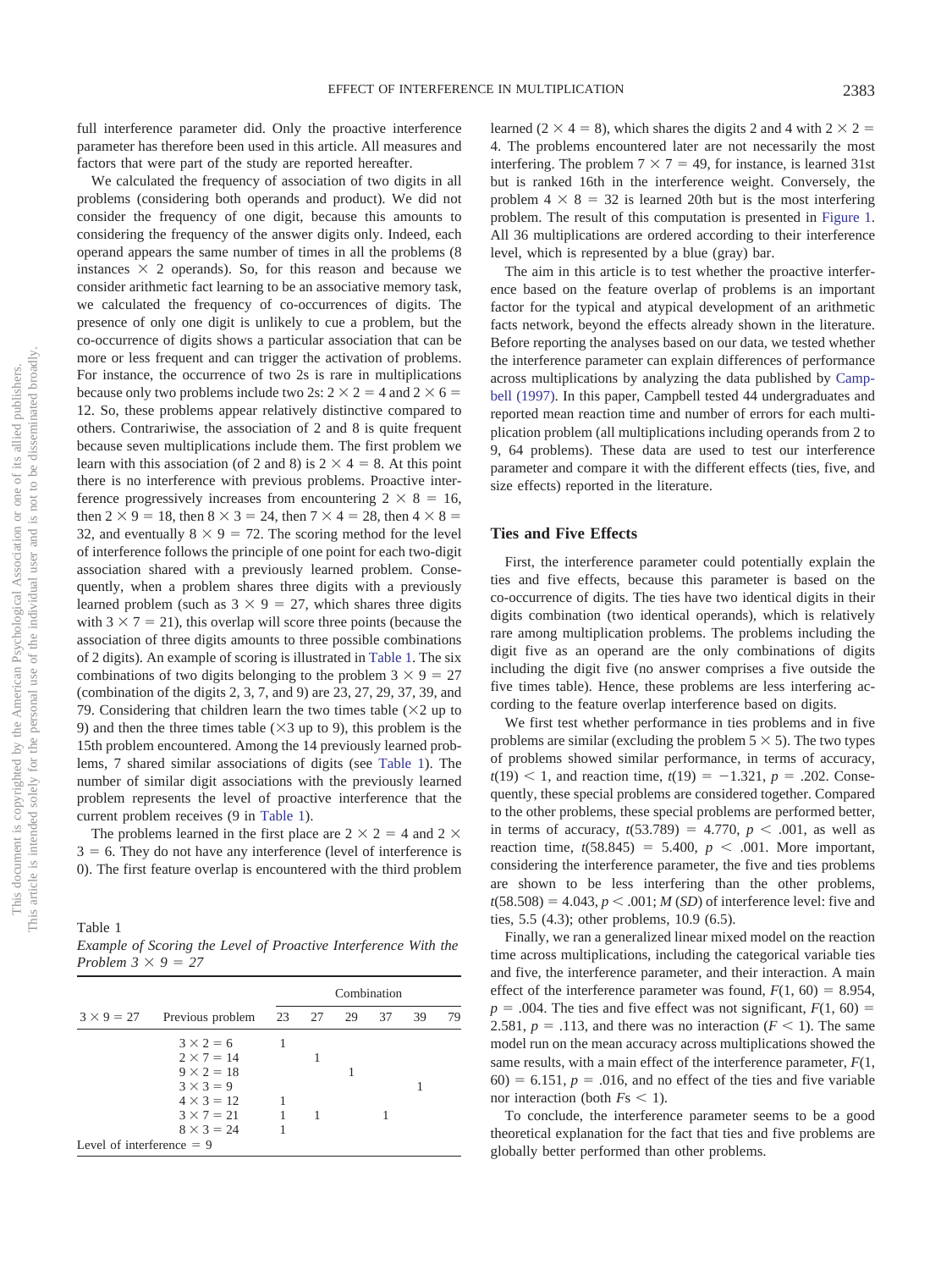

<span id="page-4-0"></span>*Figure 1.* All 36 multiplications ordered according to the interference parameter, from the least interfering (bottom) to the more interfering (top). The gray bar (blue online) represents the feature overlap with the previously learned multiplications according to the learning order in the two times table to the nine times table. See the online article for the color version of this figure.

#### **Size Effect**

Several indices have been used in the literature to measure the problem size effect. The one that is more frequently used is the product of the two operands [\(Campbell, 1997\)](#page-15-0). The other measures used correlate highly with the product of the operand, *r*(35), calculated on the 36 multiplication problems described above: minimum operand, .948; maximum operand, .716; sum, .961; sum squared, .988. The only measure that seems to differ from the product is the maximum operand. In the data of [Campbell \(1997\),](#page-15-0) the maximum operand correlated better with the reaction time than the product; respectively,  $r(63) = .71$  and  $r(63) = .50$ . We therefore ran a linear regression with the problem size factor (maximum operand) and the interference parameter (see [Table 2\)](#page-5-0). Results showed that the two factors are significant and independently play a substantial role in arithmetic fact solving, in terms of reaction time and accuracy: *M* (*SD*) reaction time, 897 (101); accuracy, 11.53% of errors (12).

In our data (Study 1), the product was a better predictor of the performance than the maximum operand (see [Appendix A\)](#page-16-14). Hence, in all the following analyses we used the product as the problem size index. The Pearson's correlation between the interference parameter and the problem size (product) is significant,  $r(35) = .544$ ,  $p = .001$ , but there is no complete overlap between them. The two parameters are compared in all subsequent analyses, in order to test whether the interference parameter is a determinant factor, even when the problem size is taken into account.

### **Study 1: Third-Grade Children, Fifth-Grade Children, and Undergraduates**

The first study addresses two questions. First, we question whether the level of interference of a problem will account for the difficulty across multiplication problems. Previous studies (e.g., [De Brauwer et al., 2006\)](#page-15-6) have shown that the accuracy and speed of solving single-digit multiplications are functions of the problem size (i.e., size of the product). Here, we wanted to measure whether the interference parameter we developed is also able to predict the accuracy and response speed of multiplication problems even when the problem size is taken into account.

The second aim in this study is to see what accounts for the individual differences in a multiplication task. We explore whether the global performance of a person (accuracy and speed) is influenced by sensitivity to the problem size and/or to the interference parameter.

In order to explore the two factors' influence on the development of arithmetic facts network, we analyzed the multiplication performance of third-grade children, fifth-grade children, and undergraduate students.

#### **Method**

Participants. Thirty-eight third-grade children (17 girls, mean age  $= 8$  years 10 months,  $SD = 5$  months), 42 fifth-grade children (26 girls, mean age  $= 10$  years 8 months,  $SD = 4$  months), and 46 undergraduate students from the Université catholique de Louvain in Belgium (40 girls, mean age  $= 20$  years 1 month,  $SD = 14$ months) participated in this study. Children were recruited from two elementary schools in Brussels, composed of upper-middleclass families. Parents filled out a consent form. Undergraduate students received course credits for their participation.

The children's intelligence was assessed by means of two subtests of the Wechsler Intelligence Scale for Children—Fourth Edition (WISC–IV; [Wechsler, 2005\)](#page-16-15): Similarities and Picture Concepts. We averaged the two standard scores to achieve a global score (third graders,  $M = 11.11$ ,  $SD = 2.17$ ; fifth graders,  $M = 11$ ,  $SD = 2.08$ ). All children had a global standard score greater than or equal to 6, excluding general cognitive impairment.

**Material and procedure.** Children and students were tested in a quiet room in their school or university. All computerized experiments were displayed on the 15-in. screen of a laptop computer, using the E-Prime experimental software (version 1.1, Psychology Software Tools).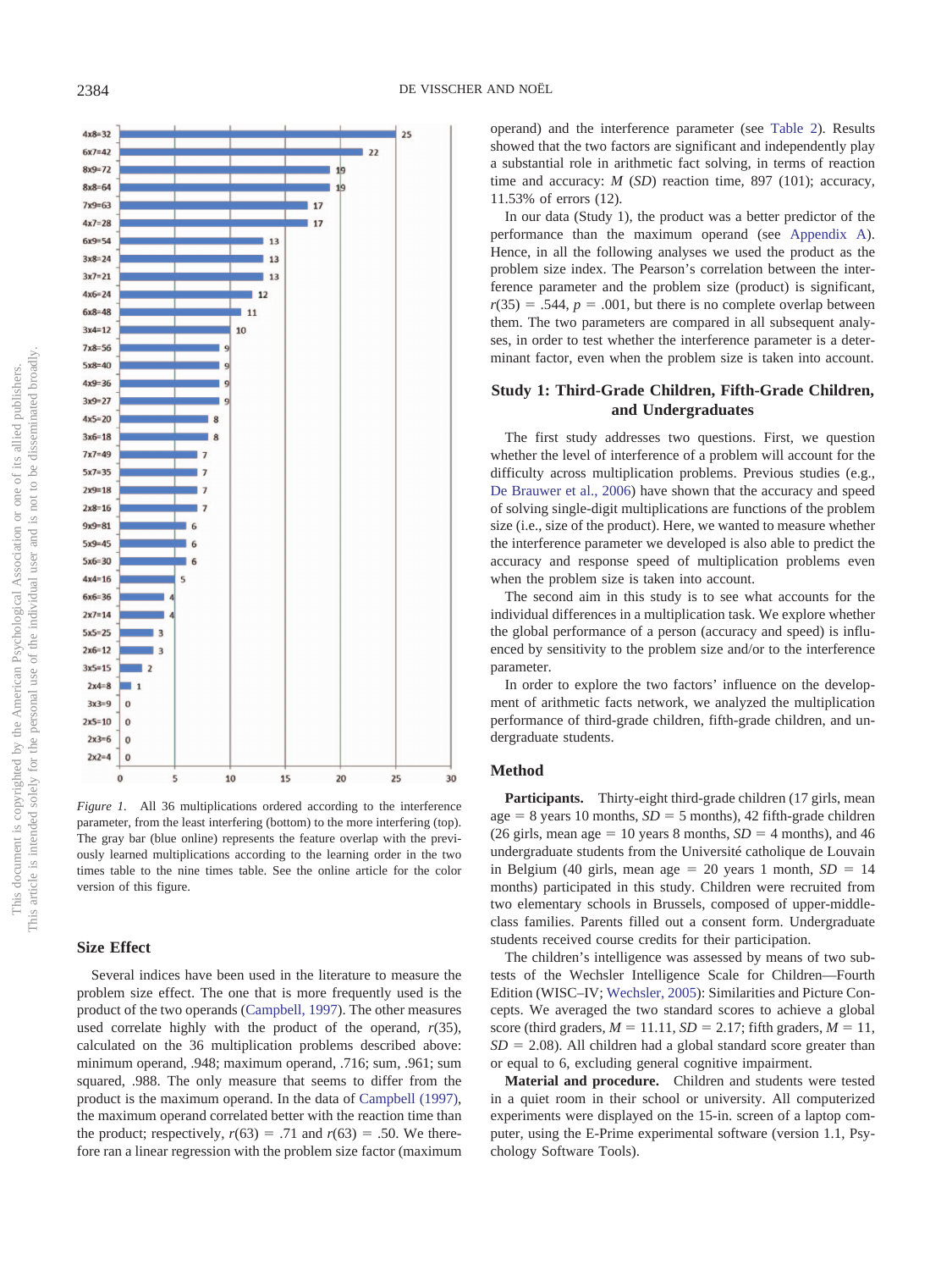| b<br>ì<br>ł<br>j<br>Ś<br>ł<br>į<br>j<br>į<br>i      | î<br>C)<br>Ĵ<br>ĵ<br>ï<br>ļ<br>Í<br>j<br>j<br>j<br>į<br>l<br>ì |
|-----------------------------------------------------|----------------------------------------------------------------|
|                                                     | ţ                                                              |
| ١                                                   |                                                                |
| $\overline{\phantom{a}}$<br>ł<br>j<br>ļ<br>ì<br>r i | i<br>d<br>š<br>U                                               |
|                                                     | k<br>t<br>₿                                                    |
| C<br>C<br>j<br>Ï<br>)<br>ł<br>١                     | ١<br>j<br>ì<br>d                                               |
| ١                                                   | ł<br>č                                                         |
|                                                     | ï                                                              |
| COU<br>ä<br>i<br>¢<br>Ē<br>$\ln$                    | use<br>Ó<br>ercons                                             |
| ì<br>ś<br>١                                         | ł<br>the                                                       |
| ¢<br>j<br>i<br>Ì<br>ś<br>ł<br>j<br>١                | ï<br>Í,<br>í<br>ł<br>j                                         |
| į<br><b>CONTRACTOR</b><br>ï<br>í<br>⊃               | i<br>ï<br>ï<br>j<br>١                                          |
| i<br>ï<br>j<br>1<br>Ľ                               | ł<br>i<br>ī<br>j                                               |
| 3<br>ł<br>Ē<br>í                                    | j<br>ţ<br>ā<br>ׇ֠                                              |

<span id="page-5-0"></span>

| - - - - - - - - - -                                                                  |
|--------------------------------------------------------------------------------------|
| Multiple Regression Analyses With the Interference Parameter and the Problem Size as |
| Independent Variables and Performance as a Dependent Variable                        |

| Measure                        | Zero-order<br>correlation | Partial<br>correlation |       |         |      | $R^2$ |
|--------------------------------|---------------------------|------------------------|-------|---------|------|-------|
| Reaction time                  |                           |                        |       |         |      |       |
| Interference parameter         | .585                      | .324                   | 2.678 | .010    | .273 | .562  |
| Problem size (maximum operand) | .715                      | .578                   | 5.532 | < 0.01  | .563 |       |
| Accuracy (number of errors)    |                           |                        |       |         |      |       |
| Interference parameter         | .552                      | .328                   | 2.707 | .009    | .314 | .432  |
| Problem size (maximum operand) | .603                      | .428                   | 3.694 | < 0.001 | .429 |       |

*Note.* Based on data from [Campbell \(1997\).](#page-15-0) Median reaction time is shown in the top half of the table; accuracy (number of errors) is shown in the bottom half of the table.

All the participants were submitted to a pool of tasks. Here, we report only the multiplication data that are of interest to this study. The computerized multiplication task included the 36 combinations of integers from 2 to 9 (without the commutative pairs). Half of the problems started with the larger operand and half with the smaller operand, so that the magnitude of the answers was similar in both the subsets (see [Appendix B\)](#page-17-0). Problems were presented following a pseudo-random order, so that no more than three successive problems were of the same type (smaller operand first, larger operand first, or tie problem) and that two successive problems never shared the same operands or the same answer. The trials started with a fixation cross lasting for 1 second, after which the multiplication problem  $(4 \times 1$  cm in size) appeared in white on a blue background until the participant answered. Participants were instructed to answer as fast and as accurately as possible by typing the answer on a numerical keypad. Their answer appeared next to the problem when they typed, and they had to confirm it by pressing the *Enter* key (marked with a green sticker). If the participant did not answer after 10 seconds, the problem was replaced by a question mark to push them to produce an answer. Before and after the arithmetic problems, participants were instructed to perform a copying task involving typing the numbers displayed as fast and as accurately as possible and confirming their answer by pressing the *Enter* key. This task included the answers to the 36 multiplications and allowed us to measure the motor speed for typing on the numerical pad. The accuracy and reaction time (of the validation key) were taken into account.

Table 2

### **Results**

Because the first aim in this study was to determine what accounts for the level of difficulty of a multiplication problem relative to the other problems, we calculated the average performance (mean accuracy and the median of reaction time; RT) for each multiplication separately for each group (provided in [Appen](#page-17-1)[dix C\)](#page-17-1). Multiple regressions with performance as the dependent variable and the interference parameter and the problem size (the product) as independent variables were run for each group (thirdgrade children, fifth-grade children, and adults).

With regard to the accuracy (see [Table 3,](#page-6-0) first part), the problem size explained a substantial part of the variance in performance in the three age groups, with negative partial correlations of .6, .4, and .5 for third-grade children, fifth-grade children, and undergraduates, respectively. The interference parameter explained vari-

ance in the third-grade group only. All significant coefficients were negatively correlated, indicating a decrease in accuracy when the size of the problem or the level of interference increases.

The importance of the interference parameter is brought to light in the reaction time analyses (see [Table 3,](#page-6-0) second part). In the third-grade children the interference parameter is significant (marginal significance for the problem size) and shows an effect size similar to the problem size. In fifth-grade children, the interference parameter shows high partial correlation and effect size. The problem size is close to significant. Finally, in undergraduates, the two factors are significant and show high partial correlation and effect size.

The second aim in this study was to examine which predictor was a significant determinant of the individual differences in multiplication performance: sensitivity to the interference parameter and/or sensitivity to the problem size. For this purpose, we measured the problem size effect and the interference parameter effect for each individual. We therefore calculated a multiple regression for each person, with the reaction time (of the correct responses) as the dependent variable and the problem size (the product) and the interference parameter as independent variables. The slope of each independent variable (for each individual) was used as the measure of the personal effect of the problem size and of the interference parameter. That permits us to contrast the sensitivity of each person to the two parameters and see which one can explain part of the global performance in the multiplication task.

Multiple regressions with the median RT as the dependent variable and the interference slope and the problem size slope as independent variables were run for each group (see Table  $4$ ).<sup>1</sup>

The two factors were significant in the three groups. All coefficients showed a positive correlation with the reaction time, meaning that increases in the individual effect implied increases in individual RTs. The interference parameter showed partial correlation of .421, .576, and .571, respectively, for third-grade children, fifth-grade children, and undergraduates.

<sup>&</sup>lt;sup>1</sup> We also ran the same analyses with the median reaction time in multiplication corrected for the individual motor speed (median in multiplication minus the mean of the median of the two speed measure tasks). Results led to exactly the same conclusions.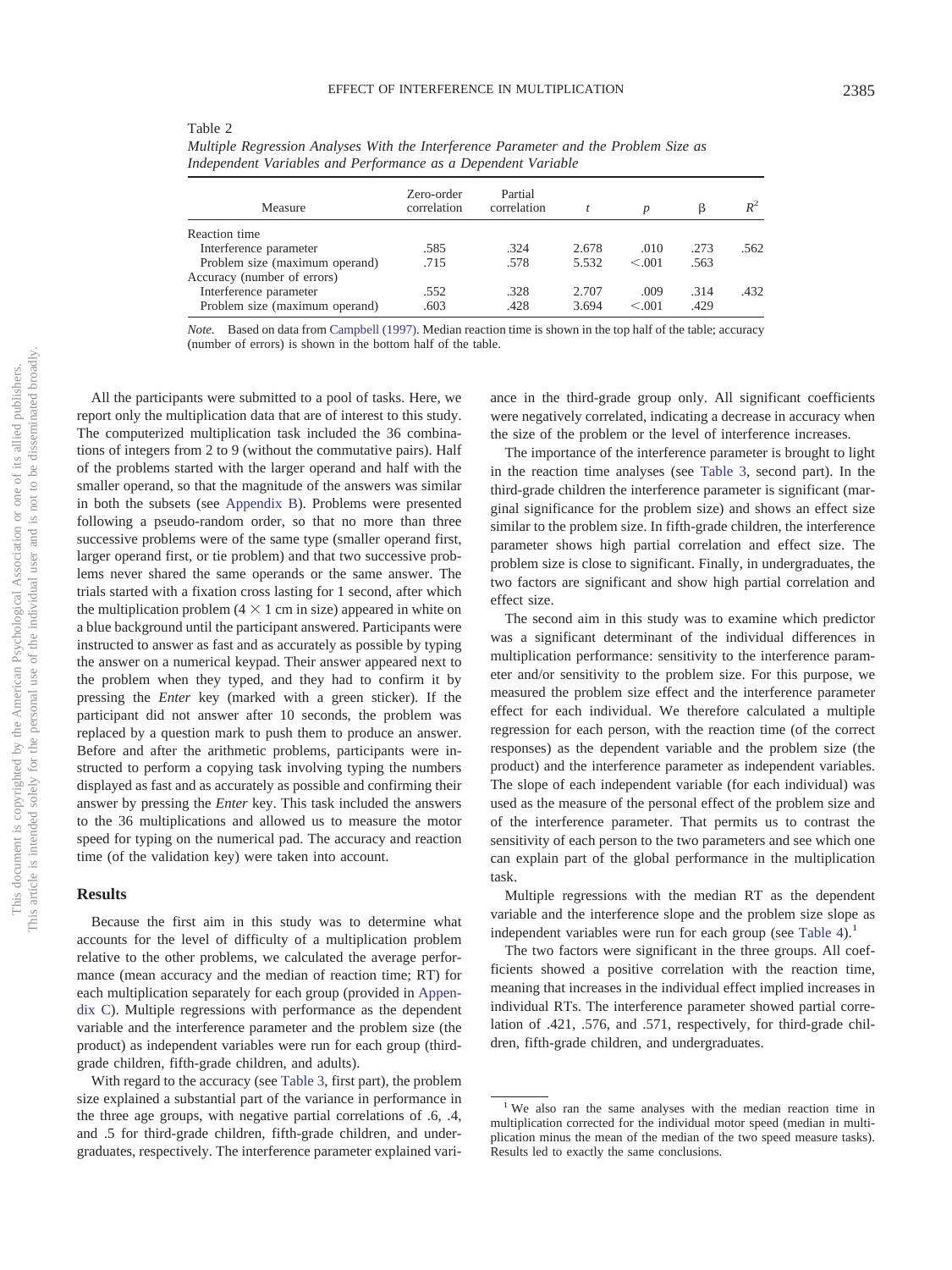| Measure                | Zero-order correlation | Partial correlation | $\boldsymbol{t}$ | $\boldsymbol{p}$ | β       | $R^2$ |
|------------------------|------------------------|---------------------|------------------|------------------|---------|-------|
|                        |                        | Accuracy            |                  |                  |         |       |
| Grade 3                |                        |                     |                  |                  |         |       |
| Interference parameter | $-.697$                | $-.520$             | $-3.497$         | .001             | $-.403$ | .691  |
| Problem size           | $-.760$                | $-.632$             | $-4.686$         | < 0.001          | $-.540$ |       |
| Grade 5                |                        |                     |                  |                  |         |       |
| Interference parameter | $-.466$                | $-.235$             | $-1.388$         | .175             | $-.233$ | .345  |
| Problem size           | $-.554$                | $-.405$             | $-2.547$         | .016             | $-.428$ |       |
| Undergraduates         |                        |                     |                  |                  |         |       |
| Interference parameter | $-.504$                | $-.238$             | $-1.411$         | .168             | $-.217$ | .449  |
| Problem size           | $-.645$                | $-.512$             | $-3.422$         | .002             | $-.527$ |       |
|                        |                        | Reaction time       |                  |                  |         |       |
| Grade 3                |                        |                     |                  |                  |         |       |
| Interference parameter | .514                   | .329                | 2.001            | .054             | .338    | .338  |
| Problem size           | .507                   | .316                | 1.917            | .064             | .324    |       |
| Grade 5                |                        |                     |                  |                  |         |       |
| Interference parameter | .625                   | .466                | 3.026            | .005             | .465    | .451  |
| Problem size           | .546                   | .315                | 1.908            | .065             | .293    |       |
| Undergraduates         |                        |                     |                  |                  |         |       |
| Interference parameter | .683                   | .506                | 3.371            | .002             | .434    | .615  |
| Problem size           | .695                   | .527                | 3.563            | .001             | .459    |       |

<span id="page-6-0"></span>Table 3 *Multiple Regressions on Performance in Multiplications With the Interference Parameter and the Problem Size as Predictors*

*Note.* Models on accuracy (above) and on speed (below) are provided for the third-grade children, fifth-grade children, and undergraduate students.

When we ran the same analysis with accuracy as the dependent variable (percentage of correct responses), none of the coefficients were significant in all groups.

#### **Conclusions**

We first questioned whether the interference parameter accounts for the difficulty across multiplications, beyond the problem size. Results show that the interference parameter explains a substantial part of the reaction time for the three age groups. The level of interference of multiplication problems appears to affect the performance of the three groups negatively: The time needed to solve a multiplication increases as the level of interference increases.

Second, we tested whether the problem size and/or the interference effect influences the individual differences in multiplications performance. With regard to the speed, the interference effect determines a substantial part of the performance across subjects, in addition to the problem size effect, in the third-grade children, fifth-grade children, and undergraduates. With regard to accuracy, none of the factors could explain the performance in the three groups.

This study showed that the interference parameter influences the performance across multiplications and determines part of the individual differences in multiplication. These influences mainly concern reaction time.

#### **Study 2: DB's Data**

Because the interference parameter explains part of individual differences in multiplication tasks, we explore whether it can account for an arithmetic facts deficit in dyscalculia. We test its influence by reanalyzing published data from a case of develop-

<span id="page-6-1"></span>Table 4

*Multiple Regressions With the Average Speed in Multiplication and the Interference Parameter Slope and the Problem Size Slope as Predictors for the Third-Grade Children, Fifth-Grade Children, and the Undergraduates*

| Reaction time                | Zero-order correlation | Partial correlation |       | $\boldsymbol{p}$ | β    | $R^2$ | $M(SD)$ RT    |
|------------------------------|------------------------|---------------------|-------|------------------|------|-------|---------------|
| Grade 3                      |                        |                     |       |                  |      |       |               |
| Interference parameter slope | .139                   | .421                | 2.750 | .009             | .454 | .297  | 8,095 (2,253) |
| Problem size slope           | .381                   | .532                | 3.720 | .001             | .614 |       |               |
| Grade 5                      |                        |                     |       |                  |      |       |               |
| Interference parameter slope | .362                   | .576                | 4.402 | < 0.01           | .912 | .332  | 3,442 (846)   |
| Problem size slope           | .002                   | .481                | 3.424 | .001             | .709 |       |               |
| Undergraduates               |                        |                     |       |                  |      |       |               |
| Interference parameter slope | .410                   | .571                | 4.559 | < 0.001          | .612 | .361  | 2,080(459)    |
| Problem size slope           | .227                   | .481                | 3.598 | .001             | .483 |       |               |

*Note.* Reaction time (RT) is in milliseconds.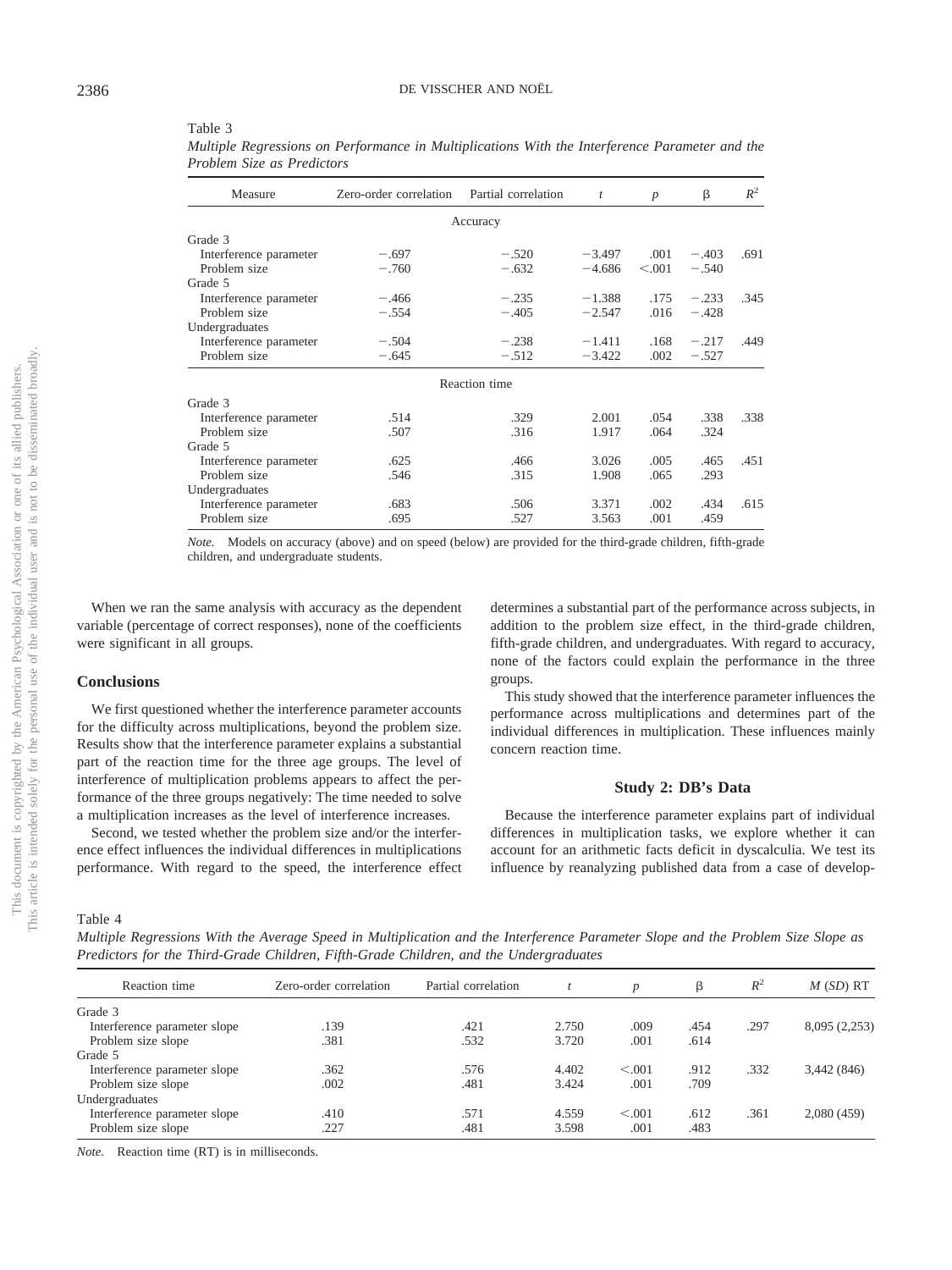mental dyscalculia with selective impairment in the arithmetical fact network: the case of DB [\(De Visscher & Noël, 2013\)](#page-15-21). As mentioned above, DB had perfect general cognitive functioning but showed hypersensitivity to interference in short-term and longterm memory (using nonnumerical material). In accordance with these previous findings, we first predicted that the interference parameter would substantially explain her response time in multi-

plications, beyond the problem size. Second, we predict that her interference slope (effect) would be steeper (larger) than that of the controls, beyond the problem size slope.

### **Method**

**Participants.** DB was a 42-year-old woman at the time of the testing. She was diagnosed with high potential and dyscalculia. Eleven control participants matched in gender, age, and education constituted the control group (for further details, see [De Visscher](#page-15-21) [& Noël, 2013,](#page-15-21) pp. 55–56).

**Material and procedure.** DB and the control participants were submitted to a multiplication production task. Problems were displayed in the center of the screen until the participant answered. Participants were asked to respond as accurately and as fast as possible using the voice key. The 36 combinations of digits from 2 to 9 (without the commutative pairs) and 8 additional rule problems ( $n \times 0$ ,  $n \times 1$ ) were used. The rule problems are not considered here (for further details on the task, see [De Visscher &](#page-15-21) [Noël, 2013,](#page-15-21) pp. 55–56). The performance across multiplications (median reaction time and mean accuracy) of the control group and of DB is provided in [Appendix D.](#page-18-0)

#### **Results**

If the rule problems are disregarded, DB was significantly slower than the control participants at this task (DB's median = 2,317 ms; controls' average medians  $= 998$  (177) ms; modified Crawford  $t(10) = 7.114$ ,  $p < .001$ ) but showed normal accuracy  $(DB = 94.44\%;$  controls = 97.47  $(2.14)\%$ , modified  $t(10) = -1.359, p = .102$ .

We first ran a multiple regression with the RT of DB as the dependent variable  $(N = 33)$ ; two errors and one technical problem with the voice key) and the two predictors—namely, the problem size and the interference parameter—as independent variables. The model was significant,  $F(2, 32) = 6.782$ ,  $p = .004$ , and the two coefficients were marginally significant (see [Table 5,](#page-7-0) Model 1). When we ran the first model, one outlier was highlighted (the problem  $7 \times 7 = 49$ , with more than 3 standardized residuals, 15,217 ms). Hence, a second model was run without this outlier (see [Table 5,](#page-7-0) Model 2), improving the fit by 10%. In this last model, the interference parameter is significant and shows an important effect size. The problem size is not significant.

The slope of the linear regression of the interference parameter on the reaction time (of correct responses) was calculated for DB and each control. DB's slope was significantly steeper than that of the controls in a standard modified *t* test [\(Crawford & Howell,](#page-15-26) [1998;](#page-15-26) DB's slope = 277; controls' slope = 33 (15);  $t(10)$  = 15.624,  $p < .001$ ). However, when we used the appropriate test developed by [Crawford and Garthwaite \(2004\)](#page-15-27) for comparing slopes, Bartlett's test (Test a) was significant. This result means that there were differences among the controls' error variance, making the comparison of the patient's slope with that of the controls impossible.

We therefore calculated for each problem the *Z* score of DB's RT (DB's RT minus mean of the controls' RT/standard deviation of the controls' RT). This allowed us to measure the gap between DB and the controls for each problem. The hypothesis is that DB's deviation from the mean will increase with the increasing level of interference. We ran a multiple regression with the *Z* score of DB as the dependent variable and the two factors (interference parameter and problem size) as independent variables. The model was not significant. However, when running the model, the same  $7 \times$ 7 problem appeared to be an outlier (see [Figure 2\)](#page-8-0). Hence we ran a second model without this outlier. The fit of the model was consequently improved by 26% (see [Table 6\)](#page-8-1). The interference parameter was significant and showed a substantial effect size, but the problem size was not significant. This indicates that DB was more sensitive to the interference parameter than the controls were.

#### **Conclusions**

In a previous paper, we showed that DB suffered from hypersensitivity to interference, which disturbed her capacity to memorize very similar items. We interpreted that this hypersensitivity to interference was the cause of her arithmetic fact storage deficit. In this paper, a measure of the feature overlap between multiplication problems allowed us to directly assess the hypothesis of a hypersensitivity to the interference weight of the different multiplication problems. Results showed that the interference parameter determined a substantial part of DB's response time in the multiplication task, but the problem size was not significant. Furthermore, she was more sensitive to the interference parameter than the controls were. These current results corroborate the previous findings and directly show that the abnormally slow response time of DB in multiplication was due to her hypersensitivity to the interference weight of the problems.

<span id="page-7-0"></span>

|  |  |  |  |  |  |  |  |  |  |  |  |  | Multiple Regression on the Reaction Time of DB With the Interference Parameter and the Problem Size as Independent Variables |  |
|--|--|--|--|--|--|--|--|--|--|--|--|--|------------------------------------------------------------------------------------------------------------------------------|--|
|--|--|--|--|--|--|--|--|--|--|--|--|--|------------------------------------------------------------------------------------------------------------------------------|--|

| Reaction time          | Zero-order correlation | Partial correlation |       |      |      | $R^2$ |
|------------------------|------------------------|---------------------|-------|------|------|-------|
| Model 1 ( $N = 33$ )   |                        |                     |       |      |      |       |
| Interference parameter | .486                   | .322                | 1.860 | .073 | .326 | .311  |
| Problem size           | .482                   | .313                | 1.807 | .081 | .317 |       |
| Model 2 ( $N = 32$ )   |                        |                     |       |      |      |       |
| Interference parameter | .620                   | .500                | 3.108 | .004 | .519 | .411  |
| Problem size           | .463                   | .209                | 1.153 | .258 | .193 |       |

*Note.* Model 1 includes all data. Model 2 excludes one outlier.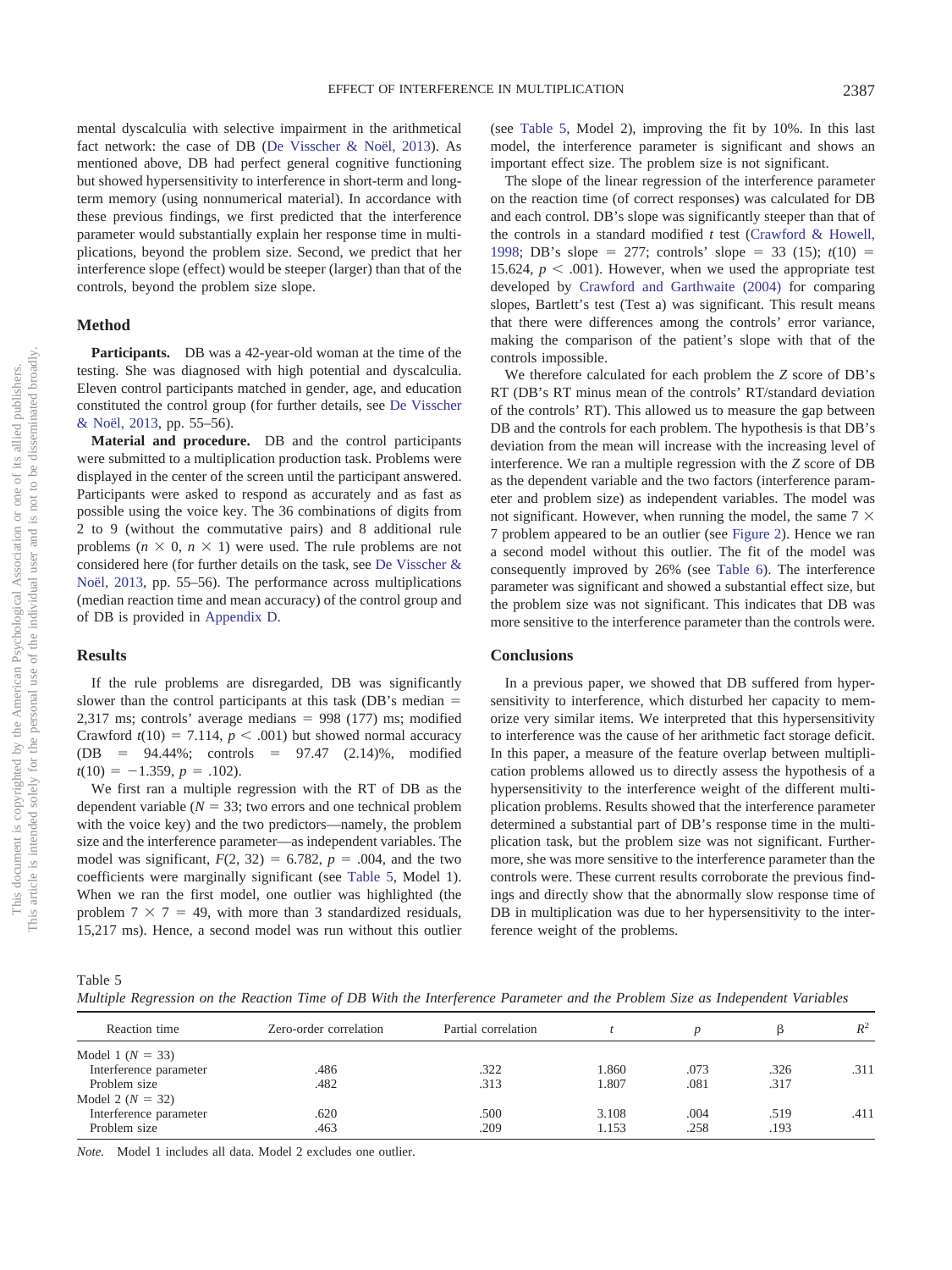

<span id="page-8-0"></span>*Figure 2.* Response time of DB in *z*-score (compared to the controls) for each problem according to the interference parameter, with the outlier in the graph on the left and without it on the right. See the online article for the color version of this figure.  $RT =$  reaction time. See the online article for the color version of this figure.

#### **Study 3: Longitudinal Data**

In a previous study, we showed that fourth-grade children with poor arithmetic facts fluency experienced higher sensitivity to interference in a nonnumerical associative memory task than control children did (see [De Visscher & Noël, 2014\)](#page-15-24). In the present study, we reanalyze the data from this study (Period 1) and report original data from the same children tested 1 year later (Period 2). In Wallonia (Belgium), Grade 4 is an important school year in which the storing of multiplication facts is emphasized. We first test whether the interference parameter and/or the problem size effect predicts the individual differences in multiplication in fourth grade and again 1 year later. Accordingly, the same multiplication production task was used during the two periods of testing. Subsequently, three main questions are addressed in order to refine the hypersensitivity-to-interference hypothesis.

First, we explore whether sensitivity to the interference parameter reflects a general sensitivity to interference. We therefore measure the correlation between the sensitivity to the interference parameter (in the multiplication task) and the sensitivity to interference in a nonnumerical task (the associative memory task of the first period of testing). Second, we want to determine whether this sensitivity to interference is a specific concept or whether it is confounded with close concepts such as inhibition capacities,

verbal memory, or associative memory capacities. To that end, we tested the inhibition capacities with a Stroop color task, the verbal memory capacities with a words list memory task, and the associative memory capacities with a (noninterfering) pairedassociates memory task. Correlations between these measures and the sensitivity to interference were calculated.

Third, we verify the assumption according to which hypersensitivity to interference disturbs the retrieval strategy by using a time-limited multiplication task. According to the hypothesis, being sensitive to interference hampers the storing of arithmetic facts and consequently does not allow a retrieval strategy to be used when solving those arithmetic facts. The multiplication production task without time limitation allowed children to use different strategies, such as computing strategies or retrieval strategies. We therefore used a multiplication production task in which children had only 2 seconds to answer, forcing them to use a retrieval strategy.

Fourth, we directly address the original hypothesis; namely, that hypersensitivity to interference prevents a person from storing arithmetic facts. When showing an arithmetic facts deficit in an individual, the question is whether this deficit is due to a storing deficit or to an access deficit. In the case study DB, we investigated this question in detail and found out that she presented a

<span id="page-8-1"></span>

| L |  |
|---|--|
|---|--|

*Multiple Regression on the Score-Z of Reaction Time of DB (Deviation From the Mean) With the Interference Parameter and the Problem Size as Independent Variables*

| Score-Z RT             | Zero-order correlation Partial correlation |         |          |      |         | $R^2$ |
|------------------------|--------------------------------------------|---------|----------|------|---------|-------|
| Model 1 ( $N = 33$ )   |                                            |         |          |      |         |       |
| Interference parameter | .197                                       | .101    | 0.558    | .581 | .115    | .059  |
| Problem size           | .222                                       | .144    | 0.799    | .430 | .164    |       |
| Model 2 ( $N = 32$ )   |                                            |         |          |      |         |       |
| Interference parameter | .535                                       | .558    | 3.617    | .001 | .649    | -32.1 |
| Problem size           | .120                                       | $-.220$ | $-1.217$ | -234 | $-.218$ |       |

*Note.* Model 1 includes all data. Model 2 excludes one outlier.  $RT =$  reaction time.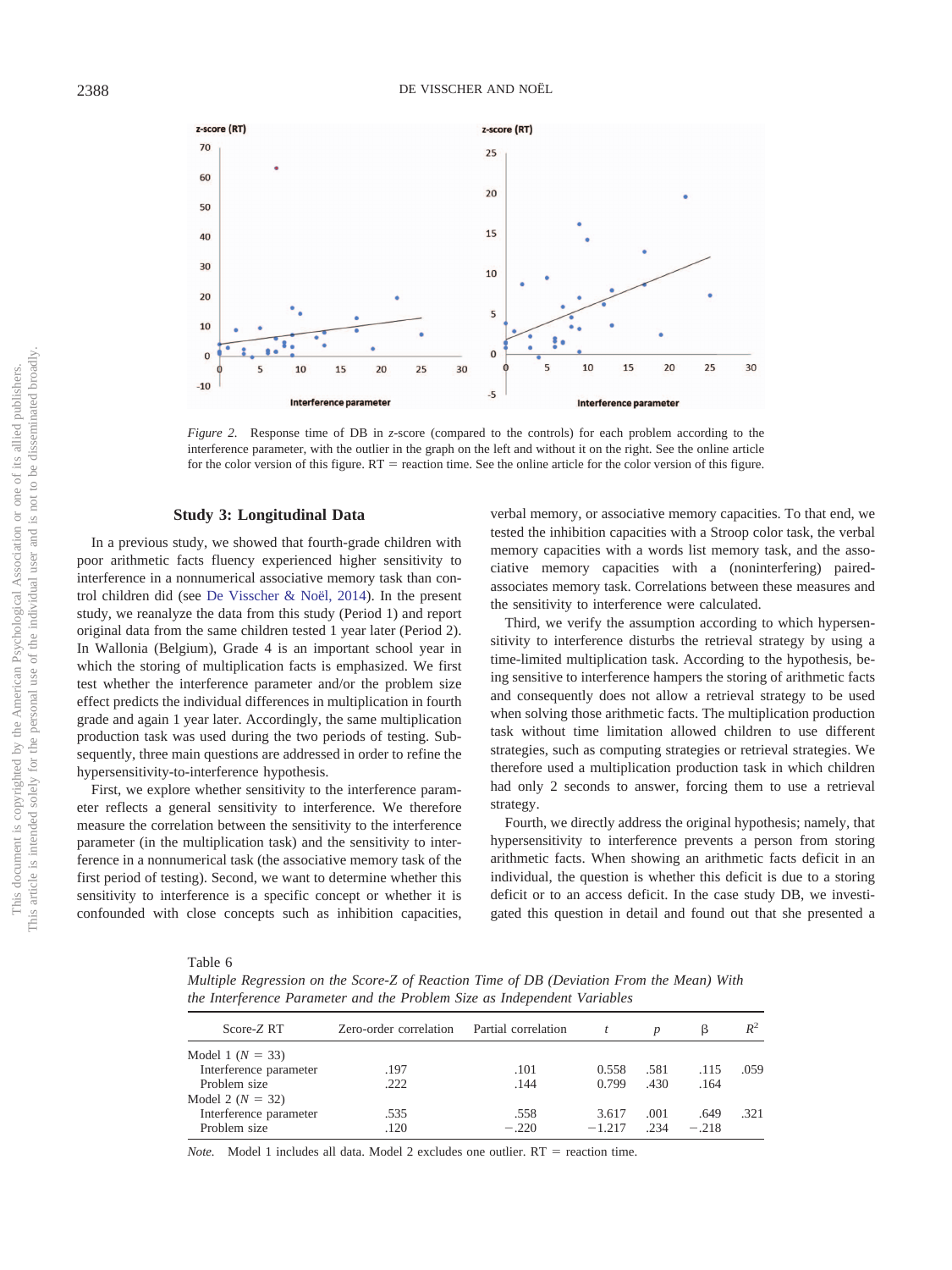storage deficit. From this case study we postulated that hypersensitivity to interference disturbs the storage of very similar items. In this study, we used a multiplication table membership judgment task in order to disentangle between a storage versus an access deficit. Indeed, in the case of a deficit of access to the stored arithmetical facts, production is impaired but recognition of a number as being one of the multiplication's answers should be spared. When a child can recognize whether or not a number belongs to a multiplication table's answers, this means that he or she has created an arithmetic facts network to a certain extent. Conversely, difficulties in this task reveal a storage deficit.

We therefore tested whether children who are more sensitive to the interference parameter encounter more difficulties in a judgment task than the controls do. If that is the case, the results would support the assertion that sensitivity to interference disturbs the storage process; otherwise, they would support the assertion that sensitivity to interference disturbs access to arithmetic facts.

### **Method**

**Participants.** Among 101 fourth-grade children, coming from three elementary French-speaking schools composed of uppermiddle-class families, 23 children (11 girls) with poor arithmetical fluency and 23 control children were selected as follows. We selected the three or four children who had the lowest score in their classroom in single-digit multiplications and additions fluency tasks but normal scores in a processing speed task (subtest Symbols from the WISC–IV; [Wechsler, 2005\)](#page-16-15) and for whom we had matched controls in the same class. One child was eventually excluded because he was unwell on the day of the individual testing. Control children were matched in gender, age, and class and scored in the arithmetical fluency task at one standard deviation at least above their low arithmetic fluency child peer. The first period of testing took place on the same day or after a maximum of 2 weeks after the selection phase. The second period of testing was conducted 1 year later. Children were individually tested in a quiet room. The study has been approved by the ethical committee of the Psychological Sciences Research Institute of Université catholique de Louvain (Belgium). Parents filled in a consent form for their child's participation.

**Material and procedure.** The first period of testing included a measure of reasoning (Picture Concepts subtest from WISC–IV; [Wechsler, 2005\)](#page-16-15), a computerized multiplication task, and an associative memory task with two levels of interference (further details and the results of this first time period can be found in [De Visscher](#page-15-24) [& Noël, 2014\)](#page-15-24).

The second period of testing comprised the same computerized multiplication task, a words list and a paired-associates memory task (respectively, Children's Memory Scale [CMS], [Cohen, 2001,](#page-15-28) and Wechsler Intelligence Scale for Adults [WMS], [Wechsler,](#page-16-16) [2011\)](#page-16-16), a color Stroop task [\(Albaret & Migliore, 1999\)](#page-15-29), a timelimited multiplication production task, and a multiplication table membership judgment task.

*Memory and inhibition tasks.* In the words list memory task (CMS; [Cohen, 2001\)](#page-15-28), the experimenter orally presented 14 words and children were instructed to recall as many words as possible, irrespective of the presentation order. After the child responded, the experimenter reminded the child of the words he forgot. This procedure was repeated three times so that the children were given four opportunities to memorize as many words of the list as possible. The total of words recalled during the four recall sessions was converted into a standard score.

In the paired-associate memory task (WMS; [Wechsler, 2011\)](#page-16-16), the experimenter orally presented 8 unrelated word pairs and then successively proposed the first word of each pair, to which the child had to recall the associated word (in a pseudo-randomized order). When the child made a mistake, the experimenter gave him the correct answer. This procedure was repeated three times so that the children were given four opportunities to memorize the paired associates. The total of the paired words recalled during the four recall sessions was converted into a standard score.

The color Stroop task included four subtests of 45 seconds each [\(Albaret & Migliore, 1999\)](#page-15-29). The two first subtests consisted in reading as many words as possible in 45 seconds. The reading test comprised color words written in black (first test) or in a color of ink that was incongruent with the color words (second test). The third subtest was a color naming task during which children had to name the color of filled squares. The last subtest used the color words written in incongruent color ink sheet, and children were instructed to give the ink color (and therefore inhibit the written word). The inhibition score is computed by subtracting the words' color ink naming scores from the squares' color naming scores.

*Multiplication tasks.* The computerized multiplication task used in the two periods of testing included the same 36 problems mentioned above (see [Appendix B\)](#page-17-0). The problems were presented in a pseudo-random order according to the same criteria described previously. The problems were displayed on a gray background until the child answered using the voice key. Five easy additions were used to familiarize the children with the task (for further details, see [De Visscher & Noël, 2014\)](#page-15-24).

In the time-limited multiplication task, children were instructed to answer each single-digit multiplication problem before the bomb explodes (within 2 seconds). In order to force them to answer and decrease any potential anxiety, they were asked to say the first answer they thought even if they "guessed." All the combinations of integers from 2 to 9 (64 problems) were presented twice (in two separate blocks). In each block, the problems were presented according to a pseudo-random order, so that two successive problems never had the same answer or a same operand and so that commutative pairs were separated by 7 problems at least. After a 1-second fixation cross, the problem appeared along with a picture of a bomb for 2 seconds and was followed by for a picture of the bomb exploding 500 ms (with a sound).

In the multiplication table membership judgment task, children were instructed to decide as accurately and rapidly as possible whether the number displayed was an answer to a multiplication question (from the two to the nine times tables). Before they started the task, children received complete instructions and examples to ensure their understanding. The task included 46 twodigit numbers that were presented twice (in two separate blocks). Half of the numbers were answers to multiplications. The other half were not answers to multiplications and were matched in size and parity (see [Appendix E\)](#page-19-0).

#### **Results and Conclusions**

The mean accuracy and median RT for each multiplication problem for Periods 1 and 2 are provided in [Appendix F.](#page-20-0)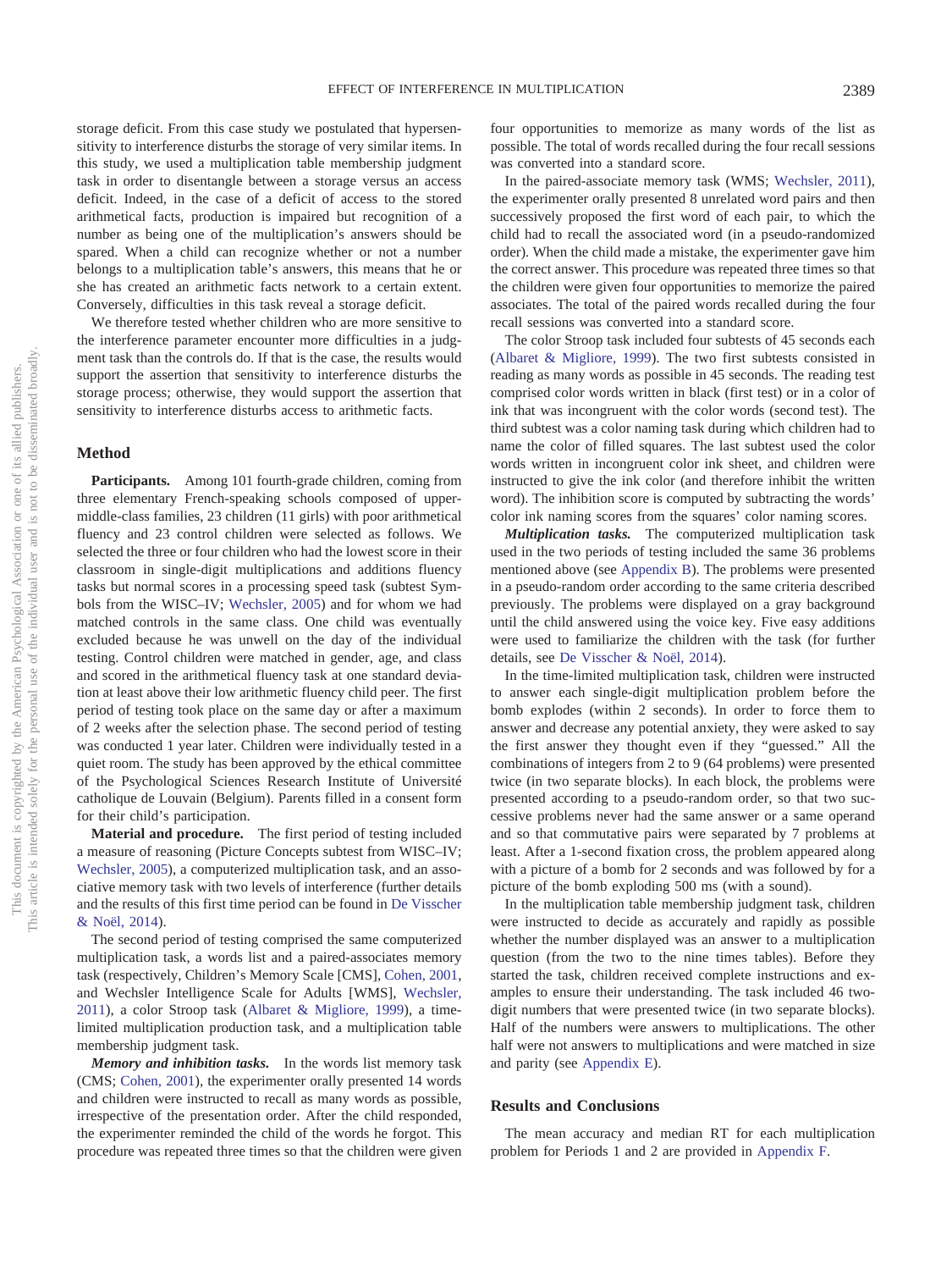**Predictive power of the interference parameter.** In this section, we test whether individual sensitivity to the interference parameter and the problem size predicts the individual performance differences in a multiplication task.

The slope between the reaction time (for correct responses) in the multiplication production task (without time limitation) and the two predictors (i.e., the problem size and the interference parameter) were calculated for each individual with multiple regression analyses.

*First period of testing.* Concerning accuracy, multiple regression with the interference slope and the problem size slope as independent variables showed massive influence from the interference slope with large partial correlation and effect size (see [Table 7\)](#page-10-0). The problem size slope reached significance  $(p = .051)$ but showed half effect size. This indicates that being sensitive to the interference and, to a lesser extend to the problem size decreases global accuracy in the task. With regard to the median of reaction times, the multiple regression with the interference slope and the problem size slope as independent variables showed a substantial effect from the interference parameter only. This indicates that being sensitive to the interference parameter increases the time needed for solving multiplications.

*Second period of testing.* We followed the same procedure for the second period of testing (1 year later). With regard to accuracy, the interference slope showed high partial correlation and effect size, indicating that as the sensitivity to the interference parameter increases the global accuracy decreases. The problem size slope was not significant.

Concerning the RTs, both slopes were significant, with high partial correlations and effect sizes (see [Table 8\)](#page-11-0). The major result is that sensitivity to the interference parameter was associated with lower accuracy and longer RTs in multiplications.

*Cross period prediction.* Finally, we tested whether the two slopes stemming from the first period of testing predicted performance 1 year later. The multiple regression on accuracy and that on reaction time (Period 2) both led to the same conclusion that the interference slope was a good predictor of performance 1 year later, but the problem size slope was not a significant predictor (see [Table 9\)](#page-11-1).

**Sensitivity to proactive interference, inhibition, and verbal memory capacities.** During the first period of testing, we evaluated the children's sensitivity to interference of children by using a kind of recent-probes task paradigm in an associative memory task, in which children had to memorize associations of cartoon characters and places. Propositions of character–place associations

were then presented to the child, who had to judge whether these were true or false. Some of these propositions were interfering and the others were noninterfering (see [De Visscher & Noël, 2014,](#page-15-24) for more details). We observed that children with poor arithmetical fluency performed worse than the controls in the interfering condition but not in the noninterfering condition. It was thus concluded that they showed increased sensitivity to interference compared to children with normal arithmetical fluency.

The first aim in this section is to test whether the sensitivity to interference in multiplication is correlated with this nonnumerical measure of sensitivity to interference. The second aim is to test whether this sensitivity to the interference parameter in multiplication in some way reflects the inhibition capacities or verbal memory capacities or if instead it is a distinct concept. We therefore calculated the sensitivity to interference in the associative memory task of each child as follows ( $N = 46$ ):

$$
STI = 100 - \frac{\% \text{ CR on interfering trials}}{\% \text{ CR on noninterfering trials}} \times 100,
$$

where STI is the sensitivity to interference measure and % CR is the percentage of correct responses. This measure represents the STI in terms of percentage. The higher the STI measure, the more sensitive the person is. During the second period of testing, we collected a measure of inhibition with a color Stroop task and a measure of verbal memory with a words list recall task and with a paired-associates memory task (see the Method section above).

Due to the existence of nonnormally distributed residuals in these statistical models, we used the nonparametric Spearman correlations (two-tailed), adjusted for multiple comparisons with the Bonferroni correction. The correlations are computed between measures of the same period of testing. [Table 10](#page-12-0) resumes the correlations between the interference slope of the first period of testing with the STI (Period 1) and the interference slope of the second period and the inhibition and verbal memory measures (words list and paired associates, all Period 2).

Results show a positive correlation between sensitivity to the interference parameter during Period 1 and sensitivity to interference in a nonnumerical associative memory task (Period 1). Conversely, sensitivity to the interference parameter does not correlate with any inhibition or verbal memory measures. Let us note that the same results appear if we calculate the correlations between the three last tasks and the interference slope in Period 1. This means that sensitivity to interference in a multiplication task reflects a

<span id="page-10-0"></span>Table 7

*Multiple Regression in the Performance (Mean Accuracy and Median RT) of Fourth-Grade Children With the Interference Parameter Slope and the Problem Size Slope as Independent Variables for the First Period of Testing*

| Period 1                     | Zero-order correlation | Partial correlation |          |         |         | $R^2$ | $M(SD)$ % CR RT |
|------------------------------|------------------------|---------------------|----------|---------|---------|-------|-----------------|
| Mean accuracy                |                        |                     |          |         |         |       |                 |
| Interference parameter slope | $-.484$                | $-.544$             | $-4.255$ | < 0.01  | $-.580$ | .300  | 89.7(9.2)       |
| Problem size slope           | $-.071$                | $-.293$             | $-2.009$ | .051    | $-.274$ |       |                 |
| Median RT                    |                        |                     |          |         |         |       |                 |
| Interference parameter slope | .575                   | .599                | 4.908    | < 0.001 | .639    | .360  | 2,934 (1,496)   |
| Problem size slope           | $-.042$                | .208                | 1.398    | .169    | .182    |       |                 |

*Note.* Reaction time  $(RT)$  is shown in milliseconds.  $CR$  = correct responses.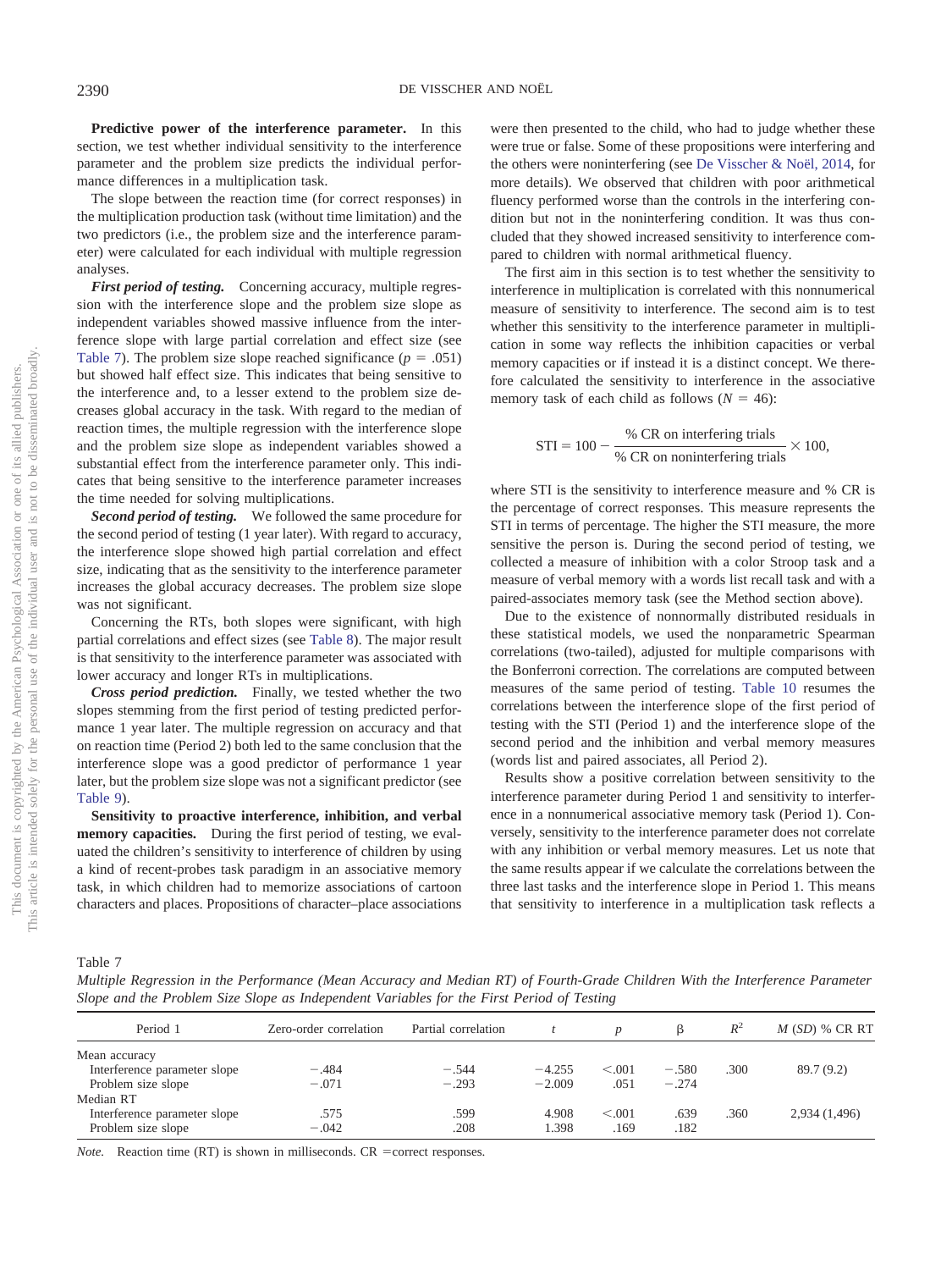<span id="page-11-0"></span>Table 8

| Period 2                     | Zero-order correlation | Partial correlation |          |         |         | $R^2$ | $M(SD)$ % CR RT |
|------------------------------|------------------------|---------------------|----------|---------|---------|-------|-----------------|
| Mean accuracy                |                        |                     |          |         |         |       |                 |
| Interference parameter slope | $-.457$                | $-.412$             | $-2.965$ | .005    | $-.418$ | .224  | 90.1(9.9)       |
| Problem size slope           | .255                   | .137                | 0.909    | .369    | .128    |       |                 |
| Median RT                    |                        |                     |          |         |         |       |                 |
| Interference parameter slope | .612                   | .694                | 6.328    | < 0.001 | .721    | .493  | 2,246(841)      |
| Problem size slope           | .142                   | .435                | 3.169    | .003    | .361    |       |                 |

*Multiple Regression on the Performance (Mean Accuracy and Median RT) With the Interference Parameter Slope and the Problem Size Slope as Independent Variables for the Second Period of Testing (Grade 5)*

*Note.* Reaction time (RT) is shown in milliseconds. CR = correct responses.

general sensitivity to interference but does not correspond to dominant response inhibition or (associative) memory capacities.

**Retrieval strategy deficit: Storage deficit or access deficit?** During the second period of testing, the children were submitted to a time-limited multiplication production task, aimed at getting a measure of their retrieval strategy (see the Method section). The time-limited multiplication task forces the children to produce an answer for each problem in the assigned time (2 seconds). This procedure permits retrieval capacity to be measured by preventing other strategies from being used. We therefore tested whether sensitivity to the interference parameter of multiplication (interference slope) correlated with performance in this task measuring retrieval performance.

We also used a multiplication table membership judgment task to test the hypothesis that hypersensitivity to interference prevents a person from storing arithmetic facts. We therefore tested whether children who are more sensitive to the interference parameter encounter more difficulties in a judgment task than the controls do. If that is the case, the results would support the assertion that sensitivity to interference disturbs the storage process; otherwise, they would support the assertion that sensitivity to interference disturbs access to arithmetic facts.

We used Spearman's nonparametric correlation for the reason mentioned above. We used the slope of the second period of testing, because the time-limited multiplication production task and the judgment task were submitted during this period of testing. The interference slope correlated negatively with accuracy in the time-limited multiplication production task,  $\rho(45) = -.750$ ,  $p <$ .001. In the table membership judgment task, the interference slope did not correlate with accuracy but correlated with the mean reaction time; respectively,  $p(45) = -.230$ ,  $p = .125$ , and  $p(45) =$ 

.433,  $p = .003$ . These results indicate that children who are the more sensitive to the interference parameter of multiplication are also those who perform less well in the time-limited multiplication task and who are slower in the table membership judgment task.

#### **Discussion**

The aim in this article was to test whether the learning of arithmetic facts is an interference-prone situation and so whether, consequently, this learning is disturbed in case of hypersensitivity to interference in memory. According to the interference-based forgetting memory model (e.g., [Oberauer & Lange, 2008\)](#page-16-10), the feature overlap between items to be remembered determines the quality of their memory trace. The more features items share, the less strongly they will be held in the memory. On the basis of this theory, we created a parameter measuring the feature overlap between the 36 multiplication problems, taking into account the usual learning order (from the two times table up to the nine times table). This interference parameter therefore represents the proactive interference weight for each multiplication problem. We assumed that interference during learning would result in long-term associative interference. Two main questions were addressed in this article and are successively discussed hereinafter.

First, we tested whether the interference parameter can predict, beyond the problem size, difficulty across different multiplication problems. By analyzing the data from [Campbell \(1997\),](#page-15-0) the interference parameter has been shown to determine part of the speed and accuracy across multiplications, in undergraduates. Furthermore, the interference parameter could explain the ties and the five effects. In the first study, we tested this hypothesis through the development of the multiplications network with third-grade chil-

<span id="page-11-1"></span>Table 9

*Multiple Regression on the Performance (Mean Accuracy and Median RT) of Fifth-Grade Children (Period 2) With the Interference Parameter Slope and the Problem Size Slope (Tested in Grade 4, Period 1) as Independent Variables*

| Period 1 (VI) $\rightarrow$ Period 2 (VD) | Zero-order correlation | Partial correlation |          |        |         | $R^2$ | $M(SD)$ % CR RT |
|-------------------------------------------|------------------------|---------------------|----------|--------|---------|-------|-----------------|
| Mean accuracy                             |                        |                     |          |        |         |       |                 |
| Interference parameter slope              | $-.373$                | $-.409$             | $-2.942$ | .005   | $-.437$ | .168  | 90.1(9.9)       |
| Problem size slope                        | $-.031$                | $-.185$             | $-1.236$ | .223   | $-.184$ |       |                 |
| Median RT                                 |                        |                     |          |        |         |       |                 |
| Interference parameter slope              | .554                   | .592                | 4.816    | < 0.01 | .632    | .350  | 2,246(841)      |
| Problem size slope                        | .000                   | .249                | 1.686    | .099   | .221    |       |                 |

*Note.* Reaction time (RT) is shown in milliseconds. CR = correct responses; VI = interference parameter slope and problem size slope; VD = mean accuracy and median RT.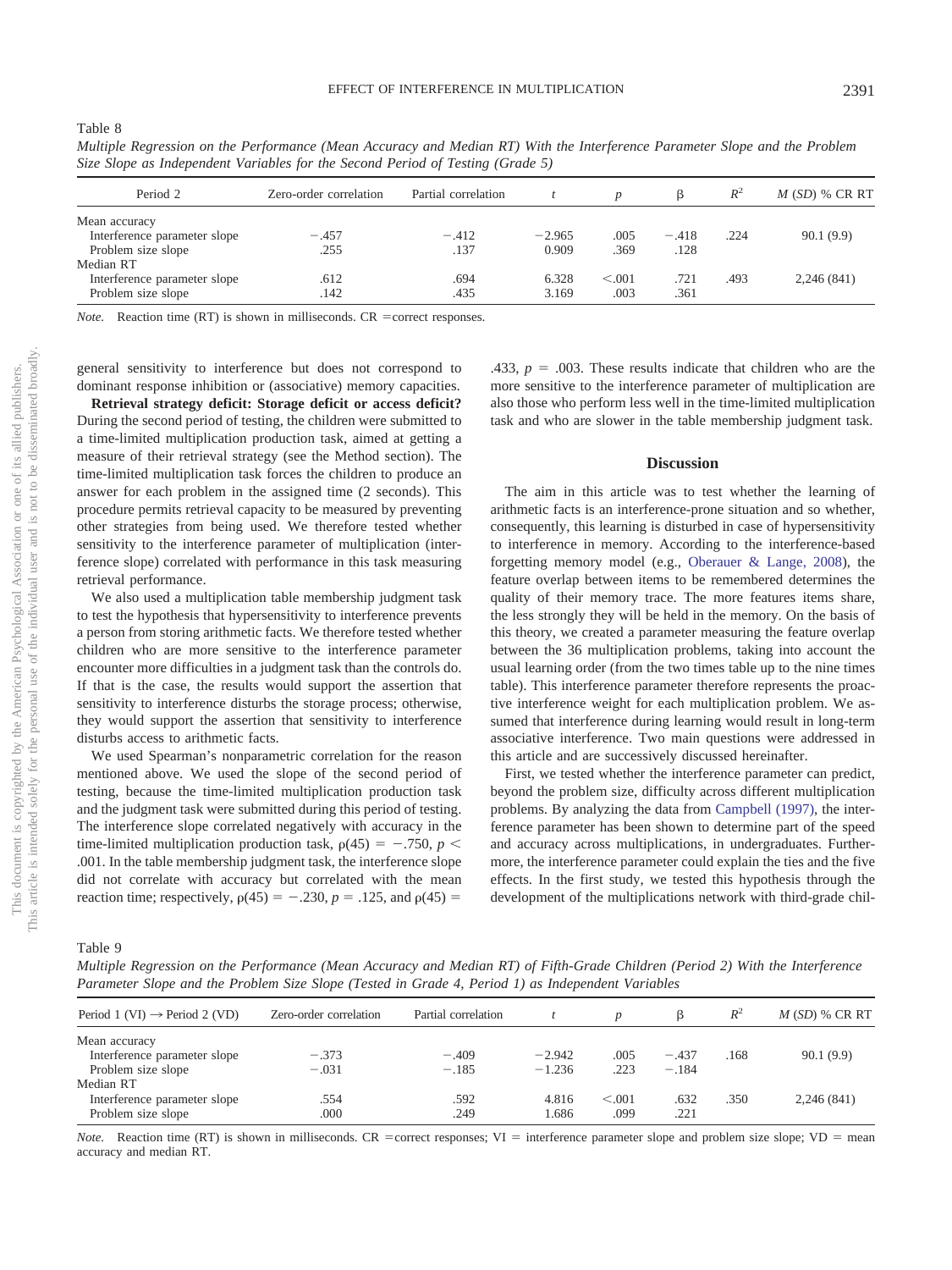<span id="page-12-0"></span>Table 10

*Spearman Correlations Between Sensitivity to the Interference Parameter and a Nonnumerical Sensitivity to Interference, Inhibition, and Verbal Memory Capacities*

| Spearman's rho                                               | STI. Period 1 | Inhibition (Stroop), Period 2 | Words list (CMS), Period 2 | Paired-associates (WMS), Period 2 |
|--------------------------------------------------------------|---------------|-------------------------------|----------------------------|-----------------------------------|
| Interference slope, Period 1<br>Interference slope, Period 2 | $.506***$     | 114                           | $-.297$                    | .066                              |

*Note.*  $STI$  = sensitivity to interference;  $CMS$  = Children's Memory Scale; WMS = Wechsler Intelligence Scale for Adults.

\*\*  $p = .001$  with Bonferroni correction.

dren, fifth-grade children, and undergraduate students. The results showed that performance in multiplication was massively influenced by the two factors investigated—namely, the interference parameter and the problem size— but in different ways. On the one hand, the problem size largely influenced accuracy in multiplication (third-grade children, fifth-grade children, and undergraduate students). This indicates that the higher the value of the multiplication's answer, the more error prone this multiplication is. On the other hand, the interference parameter largely influenced the reaction time needed for solving the multiplication problem for all three age groups. When individuals respond correctly, the average reaction time increases as the interference weight of the problem increases. One interpretation is that high-interfering problems are retrieved by fewer individuals than low-interfering problems are. Results seem to reflect that the interference parameter influences the storage of arithmetic facts in the memory. Highly interfering problems are not stored, and more time is needed to solve them as a computing strategy is being used. This result supports the hypothesis that feature overlap provokes interference that disturbs storage in the memory. Our findings corroborate those of [Zbrodoff](#page-16-17) [\(1995\),](#page-16-17) who showed that the learning of alphabet–arithmetic associations mimics the problem size effect better when problems differ in frequency and in similarity. The difference with this theory is that the frequency was replaced by the order of learning in our model. The present results complement the findings of Zbrodoff, which suffer from an interpretative limitation. Indeed, in the alphabet–arithmetic task, the similarity was manipulated by using the same letter several times or only once in calculation associations (e.g., using  $A + 2 = C$ ,  $A + 3 = D$ ,  $A + 4 = E$ , but using the first operand G only once). The similarity stemmed therefore from the operand overlap. However, the digits 0 to 9 are used the same number of times as operands in multiplication tables. Although this similarity showed a detrimental effect upon performance, the interpretation of this similarity in actual arithmetic problems was compromised. By using the similarity between co-occurrence of digits in the all digits' associations (including the operands and its answer), our findings reconcile Zbrodoff's results with this interpretation.

Current results are also in line with Campbell's studies, which showed that solving arithmetic facts is an interference-prone situation. Our work differs along at least two dimensions, however. First, our hypothesis looks at the encoding stage (which constitutes a premise in the interference parameter), whereas Campbell showed that interference occurs at the retrieval stage of the completed arithmetic facts network. Our studies complement Campbell's theory by showing that interference plays a role at the encoding stage as well. [Campbell and Graham \(1985\)](#page-15-5) actually assumed that proactive interference could account for the problem

size effect, but they did not test this hypothesis as far as we know. By using an alphaplication task in which participants had to learn associations of letters mimicking the arithmetic facts learning, [Graham and Campbell \(1992\)](#page-15-30) showed that performance in problems encountered later was poorer than in problems introduced in the first set of the learning task. This supports the idea that the order of learning plays a role, but Graham and Campbell did not manipulate the interference level between the problems. Our data support their assumption of a proactive interference in arithmetic facts learning. Second, in our theory, the whole association (both the problem and its answer) is considered when calculating the physical feature overlap, whereas [Campbell \(1995\)](#page-15-4) took only the operands and operand sign into account. On the basis of Campbell's work, [Griffiths and Kalish \(2002\)](#page-15-31) previously aimed to test whether the similarity of problems creates interference that explains the pattern of errors observed in adults. For this purpose, they used a tree-sorting task that enabled them to collect perceived similarity ratings. Participants were asked to rate the perceived similarity of the multiplication problems, and this rating was converted into a low-dimensional spatial representation inversely relating the similarity to distance. Results supported the assertion that similarity between multiplications was involved in the explanation of the pattern of errors in adults. Our study, in which the similarity is objectively measured by the feature overlap between digits, is in accordance with this previous study and shows that similarity between multiplications determines the performance across multiplications and across subjects. Our findings are also in line with the fan effect (e.g., [Pirolli & Anderson, 1985\)](#page-16-18), showing that concepts that appear several times in an associative memory task are retrieved more slowly than concepts used once. The similarity between the associations to be learned creates interference that delays reaction time in retrieving.

Future research should address the contradiction between the [Verguts and Fias \(2005\)](#page-16-19) model and our hypothesis. Indeed, the former suggested that the neighbor problems will compete or cooperate according to their consistency with the actual response. For instance, the problem  $6 \times 7 = 42$  will cooperate when solving the problem  $6 \times 8 = 48$  because of the consistency in the decade of the answers. Contrariwise, the problem  $7 \times 8 = 56$  will compete when solving the problem  $6 \times 8 = 48$  because of inconsistency between the decade and the unit of the two answers. A problem having more consistent neighbor problems will be better performed than a problem having less consistent neighbor problems. However, in accordance with our feature overlap measure, consistent neighbor problems should provoke more interference than inconsistent neighbor problems. Our results are therefore in opposition with the [Verguts and Fias \(2005\)](#page-16-19) theory. We should mention however that they consider only the neighbor problems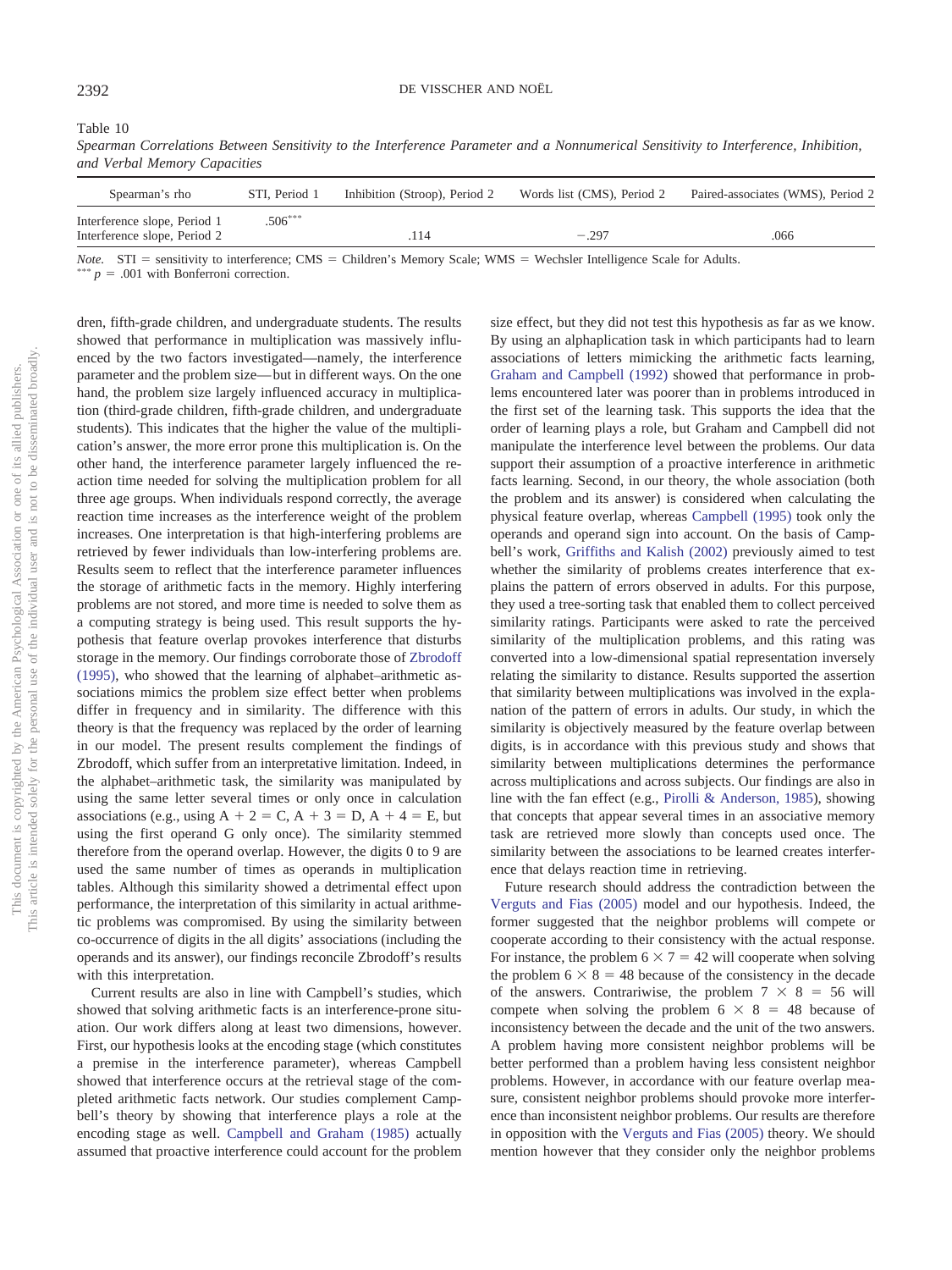(which have a similar operand to the ongoing problem) and not the entire set of problems, as we did.

The interference parameter we created is based on the feature overlap model [\(Nairne, 1990;](#page-16-9) [Oberauer & Lange, 2008\)](#page-16-10) and could potentially be subject to discussion. First, we decided to take into account the order of learning in accordance with the [Graham and](#page-15-30) [Campbell \(1992\)](#page-15-30) finding, showing that problems encountered later were poorly memorized compared to earlier problems, in their alphaplication task. As far as we know, the order of learning in Wallonia usually starts with the two times table and continues progressively up to the nine times table. This order of learning depends on the educational strategies and is likely to vary across cultures. Second, we decided to consider the digits as the feature composition of arithmetic facts. In accordance with [Oberauer and](#page-16-10) [Lange \(2008\)](#page-16-10) we did not take into account the order of the features in the item, meaning that decades and units were not considered differently. In previous research, we attempted to investigate this small difference and observed that it did not impact the results and interpretation. Because the activation of the digits occurs irrespective of the position value, we chose the simplest (most restrictive) model of feature overlap. Moreover, without taking into account the position value, we considered the commutative pairs as the same problem. This was in accordance with [Campbell \(1995\)](#page-15-4) as well as with [Rickard and Bourne \(1996\)](#page-16-12) who showed that commutative pairs are similar in difficulty. However, a difference in difficulty could potentially exist during the development. Unfortunately, we do not have data permitting us to test this hypothesis, which should be investigated in future studies. Finally, it has to be noted that we considered only the interference across multiplications, although interference could exist in a larger arithmetic facts network including other operation problems as simple additions and subtractions. It is however difficult to determine which problems the actual arithmetic facts network includes, because this depends on one's personal experience. Consequently, we focused on multiplications because they are specifically trained during primary school.

Second, we tested whether the individual differences in solving multiplications are partly determined by individual sensitivity to the interference parameter and/or the problem size. In Study 1, we tested this hypothesis through the arithmetic facts' development, with third-grade children, fifth-grade children, and undergraduates. We observed that the interference slope determined a substantial part of the individual differences in terms of speed in the thirdgrade children, fifth-grade children, and the undergraduate students, beyond the problem size slope.

Similarly, we showed in Study 2 that the interference parameter substantially determined the RT of the case DB, who was impaired in learning arithmetical facts, but the problem size was not significant. More important, compared to controls, DB showed a steeper interference slope, but her problem size slope did not differ from that of the controls.

Finally, the third study reported longitudinal data on fourthgrade children with poor versus normal arithmetic facts fluency, who are building their multiplications network during this period at school. The prediction of the interference parameter was studied after 1 year of development.

Results showed again that the children's interference slope determined a major part of the performance (in accuracy and speed) in multiplication in both the fourth and fifth grades. The

interference slope of the first period of testing (in fourth grade) also predicted the performance (accuracy and speed) in multiplication 1 year later. Moreover, children who were more sensitive to the interference parameter also performed worse in the timelimited multiplication production task, where the retrieval strategy is the only successful strategy, again supporting the idea that this sensitivity disturbs the storage of multiplication facts and consequently disturbs the use of the retrieval strategy. Furthermore, the sensitivity to the interference parameter correlated with the speed in the table membership judgment task. This result supports the idea that children who are sensitive to the interference parameter build a weaker or smaller arithmetic facts network for multiplications, and they therefore need more time to judge whether a number belongs to the multiplication tables' answers. Interference therefore already plays a detrimental role in the encoding/learning phase. Nonetheless, the interference parameter could also impact on the retrieval process. Indeed, the interference parameter, representing the progressive feature overlap during learning multiplication, could raise competition between the potential responses of a problem during retrieval. In other words, after creation of a complete arithmetic fact network, if a problem is more interfering, numerous answers can be activated in parallel and compete because of similarity, whereas if a problem is less interfering, few competitors will be activated [\(Wickelgren, 1979\)](#page-16-11). Some evidence of similarity interference during the retrieval stage has been reported in a retrieval-induced forgetting paradigm. In several experiments, [Phenix and Campbell \(2004\)](#page-16-20) tested the effect of practice on the lure effect in a verification multiplication task. Of importance, they showed that after practice of specific multiplication facts, the performance for practiced product-related lures decreased and the performance for practiced product-unrelated lures was enhanced. This indicates that global similarity (operands with answer) across problems creates interference in a retrieval context. The detrimental effect of the interference parameter during the associative retrieval should be specifically tested in future studies.

This last study also aimed at refining the hypersensitivity-tointerference concept. First, we showed that sensitivity to the interference parameter was positively correlated with a measure of nonnumerical sensitivity to interference in associative memory. This result thus indicates that it is not a characteristic specific to the numerical domain but is a domain-general process.

Second, we tested whether sensitivity to interference reflects a lack of verbal memory capacity and measured verbal memory capacity with words list and paired-associates recall memory tasks. Neither of the verbal memory measures correlated with sensitivity to interference, sustaining the assumption of different processes. Finally, we tested whether the sensitivity to interference in memory resides in an inhibition deficit. However, results dismissed this assumption, revealing an independent relation between the sensitivity to interference in multiplication and inhibition capacities in children. Accordingly, the resistance to proactive interference has been convincingly demonstrated by [Friedman and Miyake \(2004\)](#page-15-32) as being different from prepotent response inhibition and inhibition to distractors. According to Friedman and Miyake, the resistance to proactive interference is the ability to resist memory intrusions from irrelevant information that was previously relevant to the task. Some studies brought to light memory intrusions from irrelevant information in children with dyscalculia or in adults who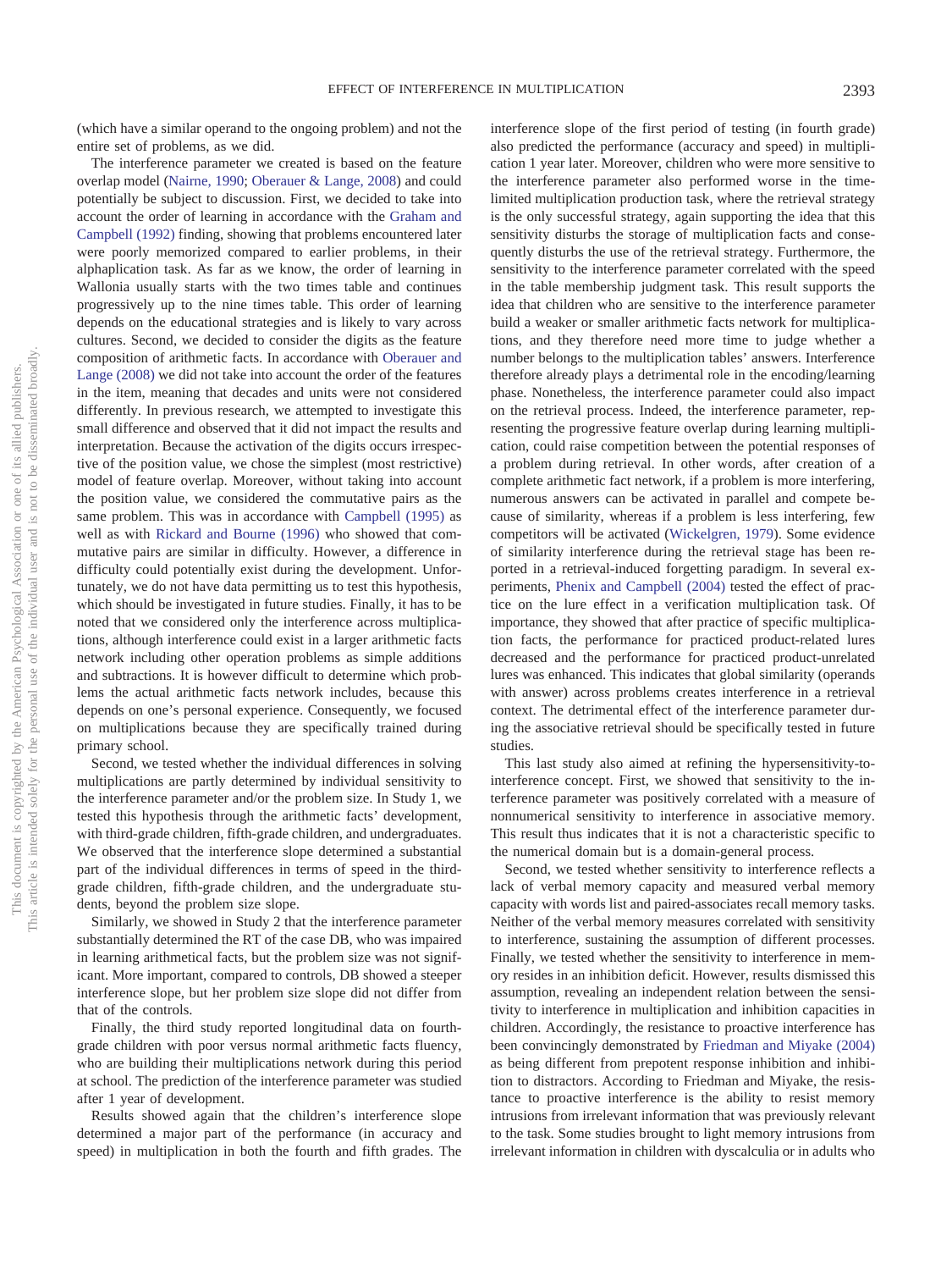are less performant in simple arithmetic [\(Barrouillet et al., 1997;](#page-15-18) [Censabella & Noël, 2004;](#page-15-19) [Geary et al., 2012;](#page-15-20) [Passolunghi &](#page-16-8) [Siegel, 2004\)](#page-16-8). These studies interpreted the intrusions as an inhibition problem. These results could actually agree with the hypersensitivity-to-interference hypothesis.

The investigation of the individual difference in arithmetic facts effect (problem size effect) relative to the global performance in arithmetic facts was investigated by [Barrouillet and Lépine \(2005\).](#page-15-16) This study compared third- and fourth-grade children with low versus high working memory capacities in single-digit additions. Barrouillet and Lépine assumed that working memory capacities represent the attentional resources that are required for processing and storing materials in the long-term memory and that are required for activating knowledge from the long-term memory. They predicted and showed that children with low working memory capacities use fewer retrieval strategies than children with high working memory capacities do. On the basis of [Siegler's \(1996\)](#page-16-21) theory that predicts that as the difficulty of the problem increases the effect of working memory capacity increases, they predicted an interaction between the problem size effect and the group (children with low vs. high working memory capacities). However, results did not support this last assumption, showing no difference in problem size effect between groups. They wanted to test the interaction between groups and the problem difficulty, which is usually considered to be related to the problem size. Our studies showed, however, that the interference parameter substantially predicted performance across multiplications. Accordingly, the link between the retrieval and the working memory levels could potentially be explained by our interference parameter. Future studies on math learning disabilities should include a measure of sensitivity to interference in memory and/or should test the individual sensitivity to the interference parameter of the multiplication problems. According to our findings, one could imagine that the global math achievement is partly influenced by the sensitivity to interference in memory.

When evaluating sensitivity to interference in the multiplication problems, one alternative explanation could account for the results. In our hypothesis, the sensitivity to interference is viewed as an ability to resist or suppress irrelevant information during ongoing processing. We considered the difference in this ability between participants. However, this ability can be influenced by the individual representation of the material used. Because the interference comes from the feature overlap between the items to remember, the individual representation of these items will influence the feature overlap. The richer a representation is, the more features this representation has. When a representation has numerous features, it can be better distinguished from others (distinctiveness). One can therefore imagine that when someone has a poor representation of numbers, he or she might experience more sensitivity to the interference parameter. Consequently, the relationship between the interference parameter and global performance in solving multiplications could potentially be explained by poor representations of numbers. A weak magnitude representation (or a difficulty in accessing the representation from symbols) could make the multiplication associations fuzzy, less distinctive, and therefore more interference prone. This hypothesis is certainly worth testing. Nonetheless, the hypersensitivity to interference in memory hypothesis remains robust, because the case DB did not show any number representations deficit and also because people with an arithmetic facts deficit have been shown to have hypersensitivity to interference in nonnumerical tasks, which cannot be explained by the alternative assumption.

#### **Perspectives and Summary**

This hypothesis of hypersensitivity to interference responsible for arithmetic facts storage deficit has important implications for educational strategies as well as for the assessment and treatment of developmental dyscalculia. When a new cause of arithmetic facts deficit is discovered, the question of treatment is consequently raised. Despite the huge interest in finding a treatment, the question is not simple. Can we act on the ability to suppress irrelevant information? Could we train people with material that progressively increases the level of interference and decrease their sensitivity to interference in this manner? Could these persons suffering from hypersensitivity to interference be trained to use an explicit strategy for reducing the interference effect? Future studies should focus on such alternative possibilities for treatment.

Our hypothesis is currently sustained by behavioral data, with a case study and some group studies. Future studies should investigate this hypothesis with imaging studies allowing the neural correlates of this phenomenon to be explored. The activation of the medial temporal lobe, in particular the hippocampus, has been shown when children are learning arithmetic facts [\(De Smedt et](#page-15-2) [al., 2011\)](#page-15-2). Because the hippocampus is known to sustain declarative memory and more precisely relational memory, a structural or functional difference in the hippocampus could be observed in children with arithmetic facts deficit. Alternatively, the resolution of proactive interference has been shown to involve the left inferior frontal cortex (e.g., [Jonides & Nee, 2006\)](#page-15-33). A difference in this brain structure could potentially explain the hypersensitivity to interference of some people. These two assumptions should be the object of future studies.

Because the hypersensitivity to interference is not specific to numbers, other learning could be affected and should be investigated. Hypersensitivity to interference could potentially disturb the learning of grapheme–phoneme conversion during the learning of reading or maybe disturb the acquisition of homophones. This opens new avenues for research, especially given the observation that people suffering from dyslexia often have difficulties in learning arithmetic facts, in particular multiplication facts [\(De Smedt &](#page-15-34) [Boets, 2010\)](#page-15-34)

In summary, this work shows that the feature overlap in multiplications creates interference and determines part of the difficulty across multiplication problems, beyond the problem size. Moreover, it shows that being sensitive to this interference parameter of multiplications negatively influences performance in multiplication. People who are more sensitive to this feature overlap in multiplication problems show slower reaction times in all age groups, and in the fourth and fifth grade, these children are also less accurate. Furthermore, the sensitivity to the interference parameter has been shown to be directly linked to a deficit in retrieval strategy due to a weaker storage of the arithmetic facts. Finally, we found that the sensitivity to the interference parameter of multiplication problems is partly linked to sensitivity to interference in general but not with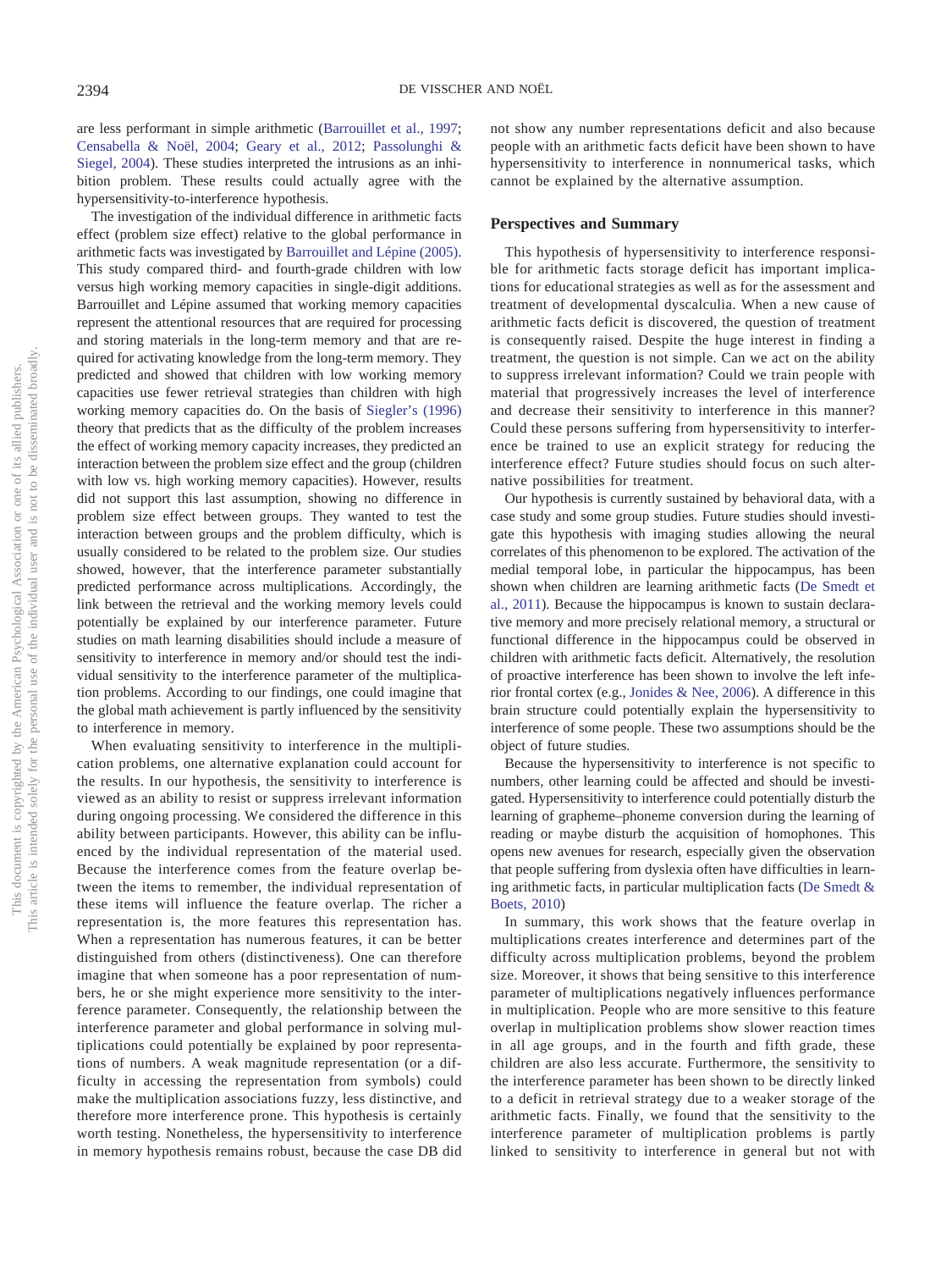inhibition or verbal memory capacities. We conclude that the learning and storage of multiplications is particularly interference prone because of feature overlap and that people with hypersensitivity to interference in memory will therefore encounter difficulties in this learning. These new findings should be taken into consideration in education in schools and in the diagnosis and treatment of dyscalculia.

#### **References**

- <span id="page-15-29"></span>Albaret, J.-M., & Migliore, L. (1999). *Test d'attention sélective de Stroop* [Stroop test of selective attention]. Paris, France: Editions du Centre de Psychologie Appliquée.
- <span id="page-15-7"></span>Ashcraft, M. H. (1982). The development of mental arithmetic: A chronometric approach. *Developmental Review, 2,* 213–236. [http://dx.doi.org/](http://dx.doi.org/10.1016/0273-2297%2882%2990012-0) [10.1016/0273-2297\(82\)90012-0](http://dx.doi.org/10.1016/0273-2297%2882%2990012-0)
- <span id="page-15-8"></span>Ashcraft, M. H. (1987). Children's knowledge of simple arithmetic: A developmental model and simulation. In J. Bisanz, C. Brainerd, & R. Kail (Eds.), *Formal methods in developmental psychology* (pp. 302– 338). New York, NY: Springer.
- <span id="page-15-9"></span>Ashcraft, M. H., & Christy, K. S. (1995). The frequency of arithmetic facts in elementary texts: Addition and multiplication in Grades 1–6. *Journal for Research in Mathematics Education, 26,* 396 – 421. [http://dx.doi.org/](http://dx.doi.org/10.2307/749430) [10.2307/749430](http://dx.doi.org/10.2307/749430)
- <span id="page-15-18"></span>Barrouillet, P., Fayol, M., & Lathuliere, E. (1997). Selecting between competitors in multiplication tasks: An explanation of the errors produced by adolescents with learning difficulties. *International Journal of Behavioral Development, 21,* 253–275.
- <span id="page-15-16"></span>Barrouillet, P., & Lépine, R. (2005). Working memory and children's use of retrieval to solve addition problems. *Journal of Experimental Child Psychology, 91,* 183–204. <http://dx.doi.org/10.1016/j.jecp.2005.03.002>
- <span id="page-15-1"></span>Barrouillet, P., Mignon, M., & Thevenot, C. (2008). Strategies in subtraction problem solving in children. *Journal of Experimental Child Psychology, 99,* 233–251. <http://dx.doi.org/10.1016/j.jecp.2007.12.001>
- <span id="page-15-25"></span>Campbell, J. I. D. (1987). Network interference and mental multiplication. *Journal of Experimental Psychology: Learning, Memory, and Cognition, 13,* 109 –123. <http://dx.doi.org/10.1037/0278-7393.13.1.109>
- <span id="page-15-4"></span>Campbell, J. I. D. (1995). Mechanisms of simple addition and multiplication: A modified network-interference theory and simulation. *Mathematical Cognition, 1,* 121–164.
- <span id="page-15-0"></span>Campbell, J. I. D. (1997). On the relation between skilled performance of simple division and multiplication. *Journal of Experimental Psychology: Learning, Memory, and Cognition, 23,* 1140 –1159. [http://dx.doi.org/](http://dx.doi.org/10.1037/0278-7393.23.5.1140) [10.1037/0278-7393.23.5.1140](http://dx.doi.org/10.1037/0278-7393.23.5.1140)
- <span id="page-15-5"></span>Campbell, J. I. D., & Graham, D. J. (1985). Mental multiplication skill: Structure, process, and acquisition. *Canadian Journal of Psychology/Revue Canadienne de Psychologie, 39,* 338 –366. [http://dx.doi.org/10.1037/](http://dx.doi.org/10.1037/h0080065) [h0080065](http://dx.doi.org/10.1037/h0080065)
- <span id="page-15-19"></span>Censabella, S., & Noël, M. P. (2004). Interference in arithmetic facts: Are active suppression processes involved when performing simple mental arithmetic? *Cahiers de Psychologie Cognitive/Current Psychology of Cognition, 22,* 635– 671.
- <span id="page-15-28"></span>Cohen, M. J. (2001). *Echelle de mémoire pour enfants* [Children's Memory Scale]. Paris, France: Editions du Centre de Psychologie Appliquée.
- <span id="page-15-27"></span>Crawford, J. R., & Garthwaite, P. H. (2004). Statistical methods for single-case studies in neuropsychology: Comparing the slope of a patient's regression line with those of a control sample. *Cortex, 40,* 533–548. [http://dx.doi.org/10.1016/S0010-9452\(08\)70145-X](http://dx.doi.org/10.1016/S0010-9452%2808%2970145-X)
- <span id="page-15-26"></span>Crawford, J. R., & Howell, D. C. (1998). Comparing an individual's test score against norms derived from small samples. *Clinical Neuropsychologist, 12,* 482– 486. <http://dx.doi.org/10.1076/clin.12.4.482.7241>
- <span id="page-15-6"></span>De Brauwer, J., Verguts, T., & Fias, W. (2006). The representation of multiplication facts: Developmental changes in the problem size, five,

and tie effects. *Journal of Experimental Child Psychology, 94,* 43–56. <http://dx.doi.org/10.1016/j.jecp.2005.11.004>

- <span id="page-15-10"></span>Dehaene, S. (1992). Varieties of numerical abilities. *Cognition, 44, 1*-42.
- <span id="page-15-34"></span>De Smedt, B., & Boets, B. (2010). Phonological processing and arithmetic fact retrieval: Evidence from developmental dyslexia. *Neuropsychologia, 48,* 3973–3981. [http://dx.doi.org/10.1016/j.neuropsychologia.2010](http://dx.doi.org/10.1016/j.neuropsychologia.2010.10.018) [.10.018](http://dx.doi.org/10.1016/j.neuropsychologia.2010.10.018)
- <span id="page-15-2"></span>De Smedt, B., Holloway, I. D., & Ansari, D. (2011). Effects of problem size and arithmetic operation on brain activation during calculation in children with varying levels of arithmetical fluency. *NeuroImage, 57,* 771–781. <http://dx.doi.org/10.1016/j.neuroimage.2010.12.037>
- <span id="page-15-21"></span>De Visscher, A., & Noël, M. P. (2013). A case study of arithmetic facts dyscalculia caused by a hypersensitivity-to-interference in memory. *Cortex, 49,* 50 –70. <http://dx.doi.org/10.1016/j.cortex.2012.01.003>
- <span id="page-15-24"></span>De Visscher, A., & Noël, M.-P. (2014). Arithmetic facts storage deficit: The hypersensitivity-to-interference in memory hypothesis. *Developmental Science, 17,* 434 – 442. <http://dx.doi.org/10.1111/desc.12135>
- <span id="page-15-22"></span>Farrel, S., & Lewandowsky, S. (2002). An endogenous distributed model of ordering in serial recall. *Psychonomic Bulletin & Review, 9,* 59 –79.
- <span id="page-15-32"></span>Friedman, N. P., & Miyake, A. (2004). The relations among inhibition and interference control functions: A latent-variable analysis. *Journal of Experimental Psychology: General, 133,* 101–135. [http://dx.doi.org/10.1037/](http://dx.doi.org/10.1037/0096-3445.133.1.101) [0096-3445.133.1.101](http://dx.doi.org/10.1037/0096-3445.133.1.101)
- <span id="page-15-14"></span>Garnett, K., & Fleischner, J. E. (1983). Automatization and basic fact performance of normal and learning disabled children. *Learning Disability Quarterly, 6,* 223–230. <http://dx.doi.org/10.2307/1510801>
- <span id="page-15-15"></span>Geary, D. C., Brown, S. C., & Samaranayake, V. A. (1991). Cognitive addition: A short longitudinal study of strategy choice and speed-ofprocessing differences in normal and mathematically disabled children. *Developmental Psychology, 27,* 787–797. [http://dx.doi.org/10.1037/](http://dx.doi.org/10.1037/0012-1649.27.5.787) [0012-1649.27.5.787](http://dx.doi.org/10.1037/0012-1649.27.5.787)
- <span id="page-15-20"></span>Geary, D. C., Hoard, M. K., & Bailey, D. H. (2012). Fact retrieval deficits in low achieving children and children with mathematical learning disability. *Journal of Learning Disabilities, 45,* 291–307. [http://dx.doi](http://dx.doi.org/10.1177/0022219410392046) [.org/10.1177/0022219410392046](http://dx.doi.org/10.1177/0022219410392046)
- <span id="page-15-11"></span>Geary, D. C., Hoard, M. K., & Hamson, C. O. (1999). Numerical and arithmetical cognition: Patterns of functions and deficits in children at risk for a mathematical disability. *Journal of Experimental Child Psychology, 74,* 213–239. <http://dx.doi.org/10.1006/jecp.1999.2515>
- <span id="page-15-30"></span>Graham, D. J., & Campbell, J. I. D. (1992). Network interference and number-fact retrieval: Evidence from children's alphaplication. *Canadian Journal of Psychology/Revue Canadienne de Psychologie, 46,* 65–91.
- <span id="page-15-31"></span>Griffiths, T. L., & Kalish, M. L. (2002). A multidimensional scaling approach to mental multiplication. *Memory & Cognition, 30,* 97–106. <http://dx.doi.org/10.3758/BF03195269>
- <span id="page-15-23"></span>Hall, J. F. (1971). Formal intralist response similarity: Its role in pairedassociate learning. *American Journal of Psychology, 84,* 521–528.
- <span id="page-15-33"></span>Jonides, J., & Nee, D. E. (2006). Brain mechanisms of proactive interference in working memory. *Neuroscience, 139,* 181–193. [http://dx.doi](http://dx.doi.org/10.1016/j.neuroscience.2005.06.042) [.org/10.1016/j.neuroscience.2005.06.042](http://dx.doi.org/10.1016/j.neuroscience.2005.06.042)
- <span id="page-15-12"></span>Jordan, N. C., Hanich, L. B., & Kaplan, D. (2003). Arithmetic fact mastery in young children: A longitudinal investigation. *Journal of Experimental Child Psychology, 85,* 103–119. [http://dx.doi.org/10.1016/s0022-](http://dx.doi.org/10.1016/s0022-0965%2803%2900032-8) [0965\(03\)00032-8](http://dx.doi.org/10.1016/s0022-0965%2803%2900032-8)
- <span id="page-15-13"></span>Jordan, N. C., & Montani, T. O. (1997). Cognitive arithmetic and problem solving: A comparison of children with specific and general mathematics difficulties. *Journal of Learning Disabilities, 30,* 624 – 634.
- <span id="page-15-17"></span>Kaufmann, L. (2002). More evidence for the role of the central executive in retrieving arithmetic facts: A case study of severe developmental dyscalculia. *Journal of Clinical and Experimental Neuropsychology, 24,* 302–310. <http://dx.doi.org/10.1076/jcen.24.3.302.976>
- <span id="page-15-3"></span>LeFevre, J.-A., & Morris, J. (1999). More on the relation between division and multiplication in simple arithmetic: Evidence for mediation of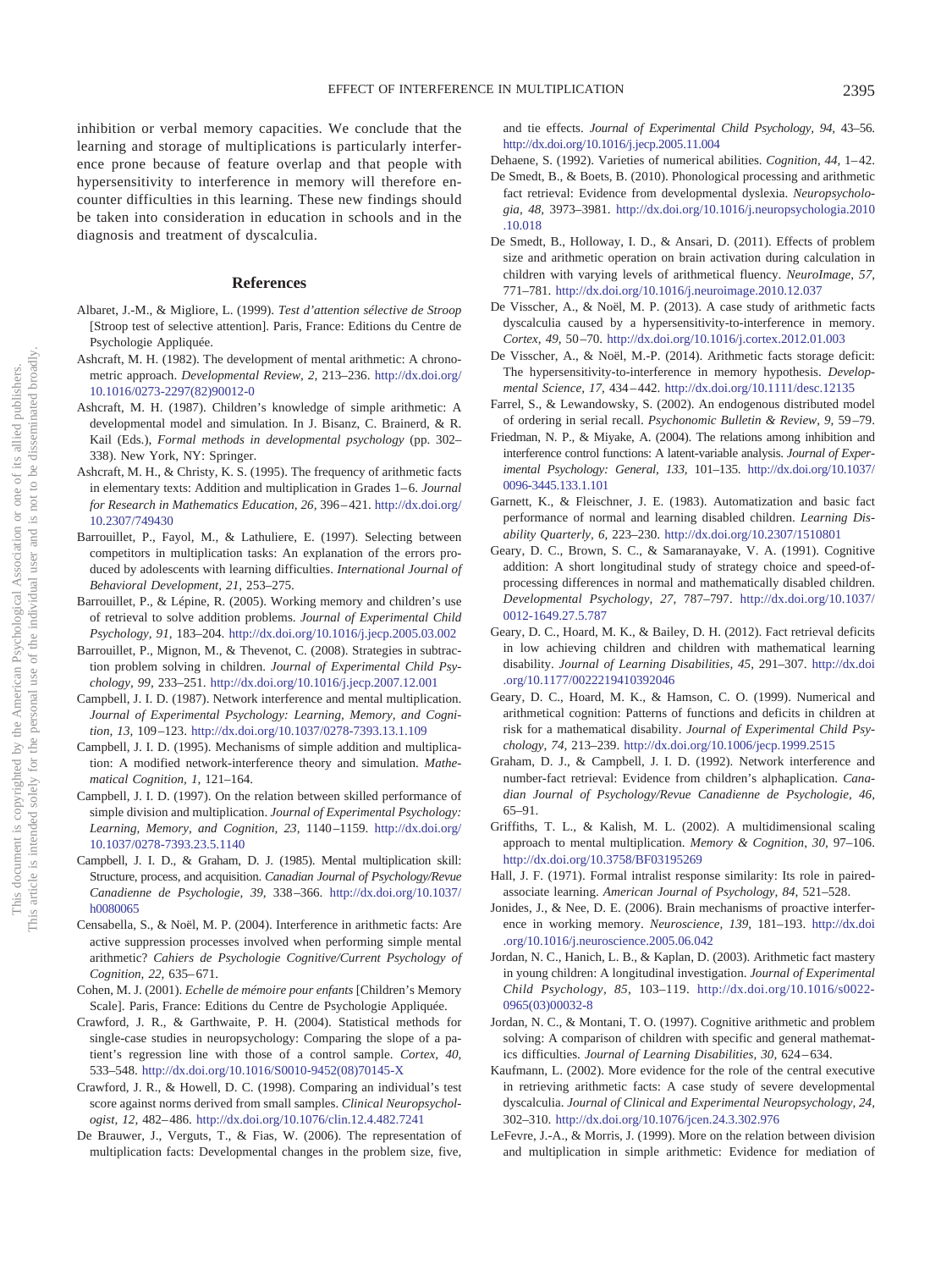division solutions via multiplication. *Memory & Cognition, 27,* 803– 812. <http://dx.doi.org/10.3758/BF03198533>

- <span id="page-16-2"></span>LeFevre, J.-A., Sadesky, G. S., & Bisanz, J. (1996). Selection of procedures in mental addition: Reassessing the problem size effect in adults. *Journal of Experimental Psychology: Learning, Memory, and Cognition, 22,* 216 –230. <http://dx.doi.org/10.1037/0278-7393.22.1.216>
- <span id="page-16-9"></span>Nairne, J. S. (1990). A feature model of immediate memory. *Memory & Cognition, 18,* 251–269. <http://dx.doi.org/10.3758/BF03213879>
- <span id="page-16-5"></span>Noël, M.-P., Seron, X., & Trovarelli, F. (2004). Working memory as a predictor of addition skills and addition strategies in children. *Cahiers de Psychologie Cognitive/Current Psychology of Cognition, 22,* 3–25.
- <span id="page-16-10"></span>Oberauer, K., & Lange, E. B. (2008). Interference in verbal working memory: Distinguishing similarity-based confusion, feature overwriting, and feature migration. *Journal of Memory and Language, 58,* 730 –745. <http://dx.doi.org/10.1016/j.jml.2007.09.006>
- <span id="page-16-7"></span>Passolunghi, M. C., Cornoldi, C., & De Liberto, S. (1999). Working memory and intrusions of irrelevant information in a group of specific poor problem solvers. *Memory & Cognition, 27,* 779 –790. [http://dx.doi](http://dx.doi.org/10.3758/BF03198531) [.org/10.3758/BF03198531](http://dx.doi.org/10.3758/BF03198531)
- <span id="page-16-8"></span>Passolunghi, M. C., & Siegel, L. S. (2004). Working memory and access to numerical information in children with disability in mathematics. *Journal of Experimental Child Psychology, 88,* 348 –367. [http://dx.doi](http://dx.doi.org/10.1016/j.jecp.2004.04.002) [.org/10.1016/j.jecp.2004.04.002](http://dx.doi.org/10.1016/j.jecp.2004.04.002)
- <span id="page-16-20"></span>Phenix, T. L., & Campbell, J. I. (2004). Effects of multiplication practice on product verification: Integrated structures model or retrieval-induced forgetting? *Memory & Cognition, 32,* 324 –335. [http://dx.doi.org/10.3758/](http://dx.doi.org/10.3758/BF03196862) [BF03196862](http://dx.doi.org/10.3758/BF03196862)
- <span id="page-16-18"></span>Pirolli, P. L., & Anderson, J. R. (1985). The role of practice in fact retrieval. *Journal of Experimental Psychology: Learning, Memory, and Cognition, 11,* 136 –153. <http://dx.doi.org/10.1037/0278-7393.11.1.136>
- <span id="page-16-12"></span>Rickard, T. C., & Bourne, L. E. (1996). Some tests of an identical elements model of basic arithmetic skills. *Journal of Experimental Psychology: Learning, Memory, and Cognition, 22,* 1281–1295. [http://dx.doi.org/](http://dx.doi.org/10.1037/0278-7393.22.5.1281) [10.1037/0278-7393.22.5.1281](http://dx.doi.org/10.1037/0278-7393.22.5.1281)
- <span id="page-16-0"></span>Roussel, J.-L., Fayol, M., & Barrouillet, P. (2002). Procedural vs. direct retrieval strategies in arithmetic: A comparison between additive and multiplicative problem solving. *European Journal of Cognitive Psychology, 14,* 61–104. <http://dx.doi.org/10.1080/09541440042000115>
- <span id="page-16-3"></span>Siegler, R. S. (1988). Strategy choice procedures and the development of multiplication skill. *Journal of Experimental Psychology: General, 117,* 258 –275. <http://dx.doi.org/10.1037/0096-3445.117.3.258>
- <span id="page-16-21"></span>Siegler, R. S. (1996). *Emerging minds: The process of change in children's thinking*. Oxford, United Kingdom: Oxford University Press.
- <span id="page-16-4"></span>Slade, P. D., & Russel, G. F. M. (1971). Developmental dyscalculia: A brief report on four cases. *Psychological Medicine, 1,* 292–298. [http://](http://dx.doi.org/10.1017/S0033291700042252) [dx.doi.org/10.1017/S0033291700042252](http://dx.doi.org/10.1017/S0033291700042252)
- <span id="page-16-13"></span>Sokol, S. M., McCloskey, M., Cohen, N. J., & Aliminosa, D. (1991). Cognitive representations and processes in arithmetic: Inferences from the performance of brain-damaged subjects. *Journal of Experimental Psychology: Learning, Memory, and Cognition, 17,* 355–376. [http://dx](http://dx.doi.org/10.1037/0278-7393.17.3.355) [.doi.org/10.1037/0278-7393.17.3.355](http://dx.doi.org/10.1037/0278-7393.17.3.355)
- <span id="page-16-6"></span>Temple, C. M., & Sherwood, S. (2002). Representation and retrieval of arithmetical facts: Developmental difficulties. *Quarterly Journal of Experimental Psychology: Human Experimental Psychology, 55*(A), 733– 752. <http://dx.doi.org/10.1080/02724980143000550>
- <span id="page-16-19"></span>Verguts, T., & Fias, W. (2005). Interacting neighbors: A connectionist model of retrieval in single-digit multiplication. *Memory & Cognition, 33,* 1–16. <http://dx.doi.org/10.3758/BF03195293>
- <span id="page-16-15"></span>Wechsler, D. (2005). *Echelle d'intelligence de Wechsler pour enfants et adolescents— quatrième édition* [Wechsler Intelligence Scale for Children—Fourth Edition]. Paris, France: Editions du Centre de Psychologie Appliquée.
- <span id="page-16-16"></span>Wechsler, D. (2011). *Echelle d'intelligence de Wechsler pour adultes quatrième edition* [Wechsler Intelligence Scale for Adults—Fourth Edition]. Paris, France: Editions du Centre de Psychologie Appliquée.
- <span id="page-16-11"></span>Wickelgren, W. A. (1979). *Cognitive psychology*. Englewood Cliffs, NJ: Prentice-Hall.
- <span id="page-16-1"></span>Yu, X., Chen, C., Pu, S., Wu, C., Li, Y., Jiang, T., & Zhou, X. (2011). Dissociation of subtraction and multiplication in the right parietal cortex: Evidence from intraoperative cortical electrostimulation. *Neuropsychologia, 49,* 2889 –2895. [http://dx.doi.org/10.1016/j.neuropsychologia](http://dx.doi.org/10.1016/j.neuropsychologia.2011.06.015) [.2011.06.015](http://dx.doi.org/10.1016/j.neuropsychologia.2011.06.015)
- <span id="page-16-17"></span>Zbrodoff, N. J. (1995). Why is  $9 + 7$  harder than  $2 + 3$ ? Strength and interference as explanations of the problem-size effect. *Memory & Cognition, 23,* 689 –700. <http://dx.doi.org/10.3758/BF03200922>

### <span id="page-16-14"></span>**Appendix A**

### **Comparison of the Correlations Between the Performance (Mean Accuracy, Median RT) of the Third-Grade Children, Fifth-Grade Children, and Undergraduates, and the Two Problem Size Indices: Product and Maximum Operand**

|                            |                    | Mean accuracy      |                    |                    | Median RT          |                |
|----------------------------|--------------------|--------------------|--------------------|--------------------|--------------------|----------------|
| Variable                   | 3rd-grade children | 5th-grade children | Undergraduates     | 3rd-grade children | 5th-grade children | Undergraduates |
| Product<br>Maximum operand | $-.760$<br>$-.580$ | $-.554$<br>$-.422$ | $-.645$<br>$-.529$ | .507<br>.444       | .546<br>.619       | .695<br>.679   |

*Note.*  $RT =$  reaction time.

This article is intended solely for the personal use of the individual user and is not to be disseminated broadly. not to be disseminated broadly one of its allied publishers. This document is copyrighted by the American Psychological Association or one of its allied publishers.  $\overleftarrow{\text{O}}$  $\widetilde{\Xi}$ Association and This article is intended solely for the personal use of the individual user a This document is copyrighted by the American Psychological

(*Appendices continue*)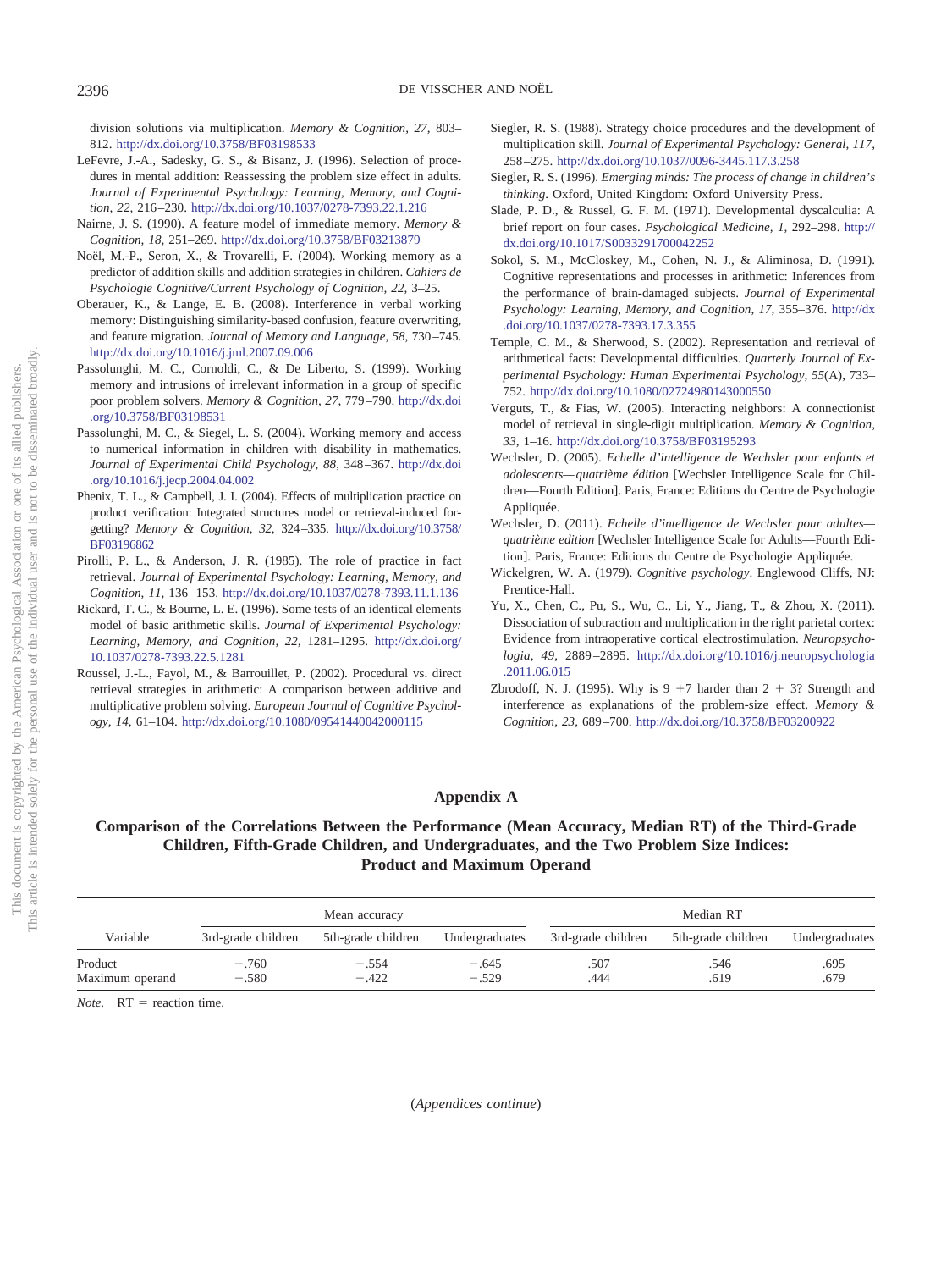#### <span id="page-17-0"></span>**Appendix B**

| Problem        | Response | Condition   | Problem        | Response | Condition   | Problem      | Response | Condition |
|----------------|----------|-------------|----------------|----------|-------------|--------------|----------|-----------|
| $2 \times 3 =$ | 6        | small first | $4 \times 2 =$ | 8        | large first | $2 \times 2$ | 4        | tie       |
| $2 \times 5 =$ | 10       | small first | $6 \times 2 =$ | 12       | large first | $3 \times 3$ | 9        | tie       |
| $3 \times 4 =$ | 12       | small first | $7 \times 2 =$ | 14       | large first | $4 \times 4$ | 16       | tie       |
| $2 \times 8 =$ | 16       | small first | $5 \times 3 =$ | 15       | large first | $5 \times 5$ | 25       | tie       |
| $2 \times 9 =$ | 18       | small first | $6 \times 3 =$ | 18       | large first | $6 \times 6$ | 36       | tie       |
| $4 \times 5 =$ | 20       | small first | $7 \times 3 =$ | 21       | large first | $7 \times 7$ | 49       | tie       |
| $3 \times 8 =$ | 24       | small first | $6 \times 4 =$ | 24       | large first | $8 \times 8$ | 64       | tie       |
| $4 \times 7 =$ | 28       | small first | $9 \times 3 =$ | 27       | large first | $9 \times 9$ | 81       | tie       |
| $5 \times 6 =$ | 30       | small first | $8 \times 4 =$ | 32       | large first |              |          |           |
| $4 \times 9 =$ | 36       | small first | $7 \times 5 =$ | 35       | large first |              |          |           |
| $5 \times 8 =$ | 40       | small first | $7 \times 6 =$ | 42       | large first |              |          |           |
| $6 \times 8 =$ | 48       | small first | $9 \times 5 =$ | 45       | large first |              |          |           |
| $6 \times 9 =$ | 54       | small first | $8 \times 7 =$ | 56       | large first |              |          |           |
| $8 \times 9 =$ | 72       | small first | $9 \times 7 =$ | 63       | large first |              |          |           |

### **Stimuli of the Multiplication Task Used for Third-Grade Children, Fifth-Grade Children, and Undergraduate Students**

### <span id="page-17-1"></span>**Appendix C**

### **Mean of the Medians of Reaction Time and Mean Accuracy for Each Problem Separately for Third-Grade Children, Fifth-Grade Children, and Undergraduates**

|                |         | Accuracy |                |          | Reaction time |                |
|----------------|---------|----------|----------------|----------|---------------|----------------|
| Problem        | Grade 3 | Grade 5  | Undergraduates | Grade 3  | Grade 5       | Undergraduates |
| $2 \times 2 =$ | 95      | 93       | 100            | 4,614.5  | 1,884         | 1,222.5        |
| $2 \times 4 =$ | 92      | 100      | 98             | 4,863    | 2,265.5       | 1,506          |
| $2 \times 6 =$ | 89      | 95       | 98             | 6,314.5  | 2,297         | 1,560          |
| $2 \times 7 =$ | 79      | 100      | 96             | 5,887.5  | 2,787         | 1,636.5        |
| $3 \times 2 =$ | 95      | 98       | 98             | 4,434    | 1,981         | 1,379          |
| $3 \times 3 =$ | 76      | 98       | 100            | 5,614    | 2,408         | 1,402.5        |
| $3 \times 5 =$ | 84      | 98       | 100            | 6,982    | 2,840         | 1,773          |
| $3 \times 6 =$ | 50      | 98       | 100            | 12,271   | 4,625         | 2,550.5        |
| $3 \times 7 =$ | 50      | 93       | 98             | 10,657   | 3,565         | 1,804          |
| $3 \times 9 =$ | 53      | 93       | 87             | 14,896.5 | 3,528         | 2,538.5        |
| $4 \times 3 =$ | 71      | 100      | 100            | 8,019    | 3,222         | 1,638.5        |
| $4 \times 4 =$ | 66      | 93       | 98             | 6.972    | 2,973         | 1,529          |
| $4 \times 6 =$ | 47      | 95       | 98             | 11,642   | 3,882         | 1,765          |
| $4 \times 8 =$ | 42      | 93       | 80             | 13,517   | 4,769         | 2,714          |
| $5 \times 2 =$ | 95      | 98       | 98             | 4,779    | 2,332         | 1,705          |
| $5 \times 4 =$ | 82      | 98       | 98             | 5,983    | 3,092         | 1,762          |
| $5 \times 5 =$ | 92      | 95       | 98             | 8,048    | 2,726         | 1,548          |
| $5 \times 7 =$ | 61      | 95       | 98             | 10,117   | 3,177.5       | 1,793          |
| $5 \times 9 =$ | 76      | 98       | 91             | 8,081    | 3,401         | 2,198          |
| $6 \times 5 =$ | 63      | 93       | 85             | 11,460.5 | 4,051         | 3,010          |
| $6 \times 6 =$ | 21      | 95       | 100            | 16,122   | 2,916         | 1,681.5        |
| $6 \times 7 =$ | 8       | 93       | 83             | 17,396   | 3,718         | 3,631          |
| $7 \times 4 =$ | 18      | 93       | 91             | 11,897   | 4,173         | 2,616.5        |
| $7 \times 7 =$ | 13      | 86       | 80             | 26,247   | 3,999         | 2,189          |
| $7 \times 8 =$ | 18      | 79       | 61             | 12,089   | 5,536         | 3,455.5        |
| $7 \times 9 =$ | 18      | 79       | 80             | 19,534   | 6,535         | 3,805          |
| $8 \times 2 =$ | 82      | 100      | 98             | 5,710    | 2,714         | 2,043          |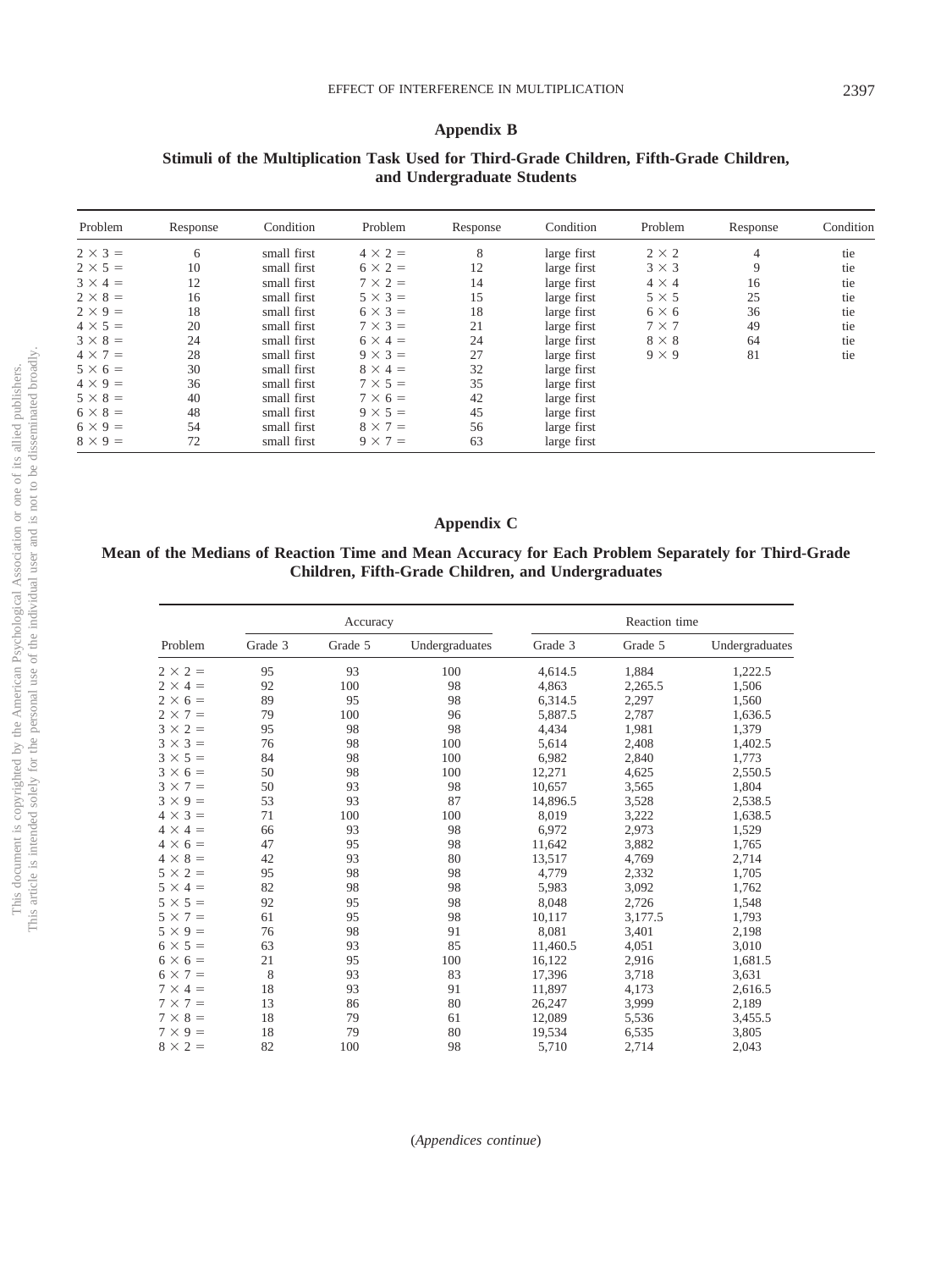|                | Accuracy |         |                |           | Reaction time |                |
|----------------|----------|---------|----------------|-----------|---------------|----------------|
| Problem        | Grade 3  | Grade 5 | Undergraduates | Grade 3   | Grade 5       | Undergraduates |
| $8 \times 3 =$ | 53       | 86      | 98             | 11.262    | 5,263,5       | 2,640          |
| $8 \times 5 =$ | 68       | 95      | 93             | 10,280.5  | 4,345.5       | 2,459          |
| $8 \times 6 =$ | 18       | 86      | 67             | 8.351     | 4,392.5       | 2,701          |
| $8 \times 8 =$ | 21       | 83      | 83             | 10.260.5  | 3,053         | 2,338          |
| $9 \times 2 =$ | 79       | 100     | 98             | 6,299.5   | 2,538         | 1,746          |
| $9 \times 4 =$ | 39       | 74      | 89             | 11,901    | 6,051         | 3,263          |
| $9 \times 6 =$ | 18       | 95      | 65             | 16.414    | 5,132         | 4.204.5        |
| $9 \times 8 =$ | 37       | 79      | 85             | 9,083.5   | 4.421         | 3,969          |
| $9 \times 9 =$ | 29       | 100     | 96             | 7.500     | 2,886.5       | 2.172.5        |
| M              | 55.5     | 92.97   | 91.28          | 10,152.76 | 3,596.67      | 2,276.38       |
| SD             | 28.46    | 6.95    | 10.57          | 4.777     | 1,157         | 800            |

### <span id="page-18-0"></span>**Appendix D**

### **Performance Across Multiplications (Mean of Median Reaction Time and Mean Accuracy) of the Control Group and DB**

|                  | Control group ( $N = 11$ ) |       | $DB$                |
|------------------|----------------------------|-------|---------------------|
| Problem          | $RT$ (ms)                  | % CR  | $RT$ (ms) or errors |
| $2 \times 2$     | 733                        | 100   | 912                 |
| $2 \times 3$     | 895                        | 100   | 1,175               |
| $2 \times 4$     | 810                        | 100   | 1,402               |
| $2 \times 5$     | 878,5                      | 100   | 1,608               |
| $2 \times 6$     | 891                        | 100   | 1,256               |
| $2 \times 7$     | 883                        | 100   | 829                 |
| $2 \times 8$     | 1,026                      | 100   | 1,448               |
| $2 \times 9$     | 892                        | 100   | 1,998               |
| $3 \times 3$     | 784                        | 100   | 990                 |
| $3 \times 4$     | 865                        | 100   | 2,984               |
| $3 \times 5$     | 791                        | 100   | 1,866               |
| $3 \times 6$     | 996.5                      | 100   | 2,958               |
| $3 \times 7$     | 907                        | 100   | 2,317               |
| $3 \times 8$     | 1,134                      | 100   | 4,613               |
| $3 \times 9$     | 1,035                      | 100   | 5,964               |
| $4 \times 4$     | 864                        | 100   | 3,176               |
| $4 \times 5$     | 916                        | 100   | 1,639               |
| $4 \times 6$     | 1,110                      | 100   | 2,963               |
| $4 \times 7$     | 1,043                      | 100   | 5,171               |
| $4 \times 8$     | 1,513.5                    | 91    | 3,969               |
| $4 \times 9$     | 1,490                      | 100   | 6,758               |
| $5 \times 5$     | 783                        | 100   | 1,108               |
| $5 \times 6$     | 1,087                      | 100   | 1,906               |
| $5 \times 7$     | 1,124                      | 100   | 1,989               |
| $5 \times 8$     | 1,170                      | 100   | 1,486               |
| $5 \times 9$     | 1,234                      | 100   | 2,489               |
| $6 \times 6$     | 812                        | 100   | voice key problem   |
| $6 \times 7$     | 1,200                      | 100   | 13,619              |
| $6 \times 8$     | 1,206                      | 91    | error $(46)$        |
| $6 \times 9$     | 1,856                      | 91    | 11,773              |
| $7 \times 7$     | 1,044.5                    | 100   | 15,217              |
| $7 \times 8$     | 1,456                      | 91    | 4,895               |
| $7 \times 9$     | 1,319                      | 100   | 7,678               |
| $8 \times 8$     | 1,157                      | 100   | 1,837               |
| $8 \times 9$     | 1,891                      | 91    | error(71)           |
| $9 \times 9$     | 862                        | 100   | 2,652               |
| $\boldsymbol{M}$ | 1,074                      | 98.74 | 3,717               |
| SD               | 283                        | 3.19  | 3,621               |

*Note.*  $RT$  = reaction time;  $CR$  = correct responses.

Appendix C (*continued*)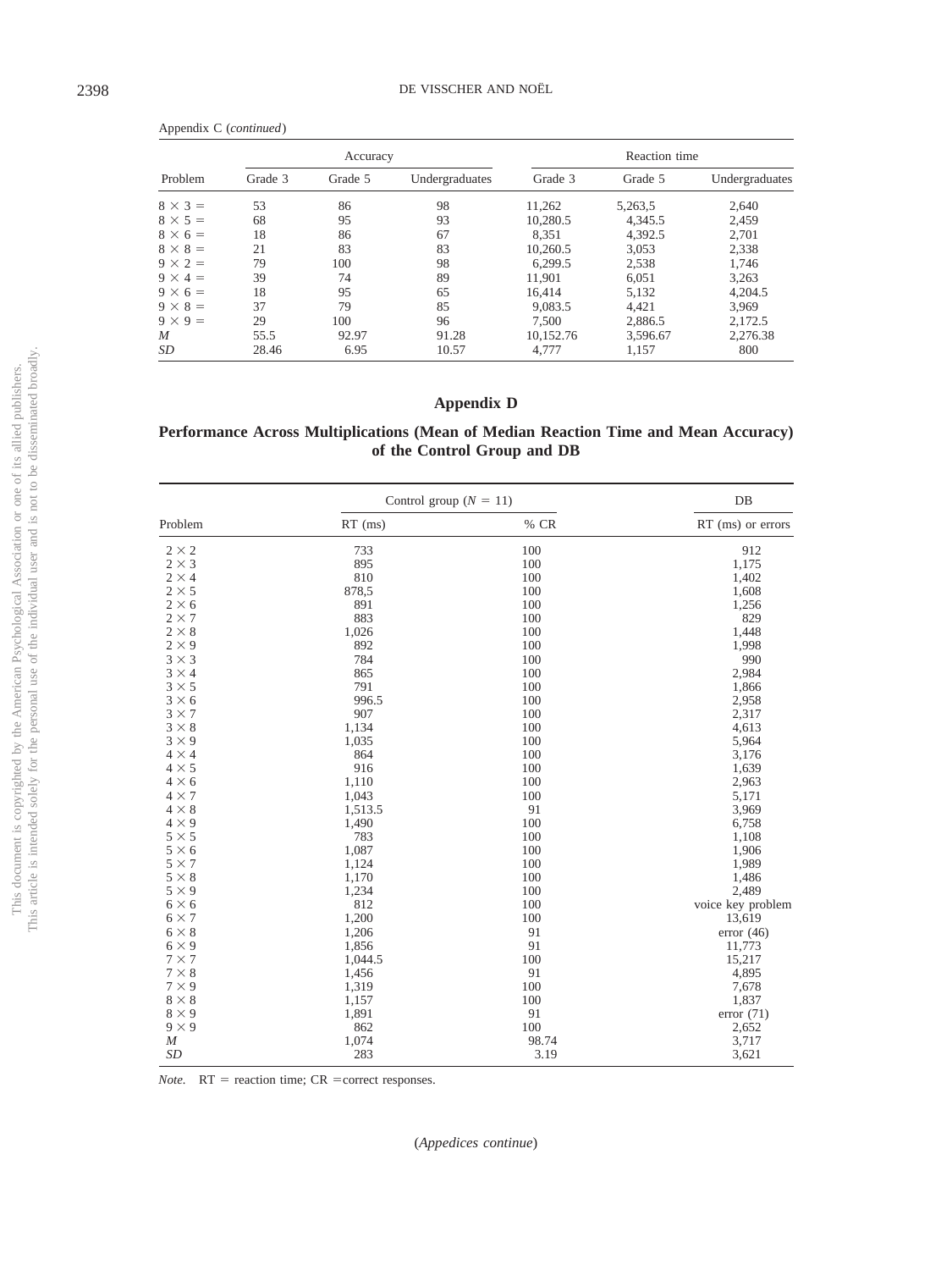### <span id="page-19-0"></span>**Appendix E**

## **Stimuli of the Multiplication Table Membership Judgment Task**

|           | Targets (true) | Lures (false)  |
|-----------|----------------|----------------|
|           | 12             | $11\,$         |
|           | 14             | 13             |
|           | $15\,$         | 17             |
|           | $16\,$         | 19             |
|           | $18\,$         | 22             |
|           | 21             | 23             |
|           | $24\,$         | 26             |
|           | 25             | 29             |
|           | $27\,$         | $31\,$         |
|           | $28\,$         | 37             |
|           | $32\,$         | $41\,$         |
|           | 35             | 34             |
|           | 36             | 38             |
|           | 42             | 44             |
|           | 45             | $46\,$         |
|           | $48\,$         | 52             |
|           | 49             | 58             |
|           | 54             | 62             |
|           | 56             | 66             |
|           | 63             | 68             |
|           | 64             | 74             |
|           | 72             | 76             |
|           | $81\,$         | $78\,$         |
| $\cal M$  | 38.1           | $42\,$         |
| $\cal SD$ | $20\,$         | 21.2           |
| No. odd   | $\overline{9}$ | $\overline{9}$ |
| No. even  | $14\,$         | 14             |

(*Appedices continue*)